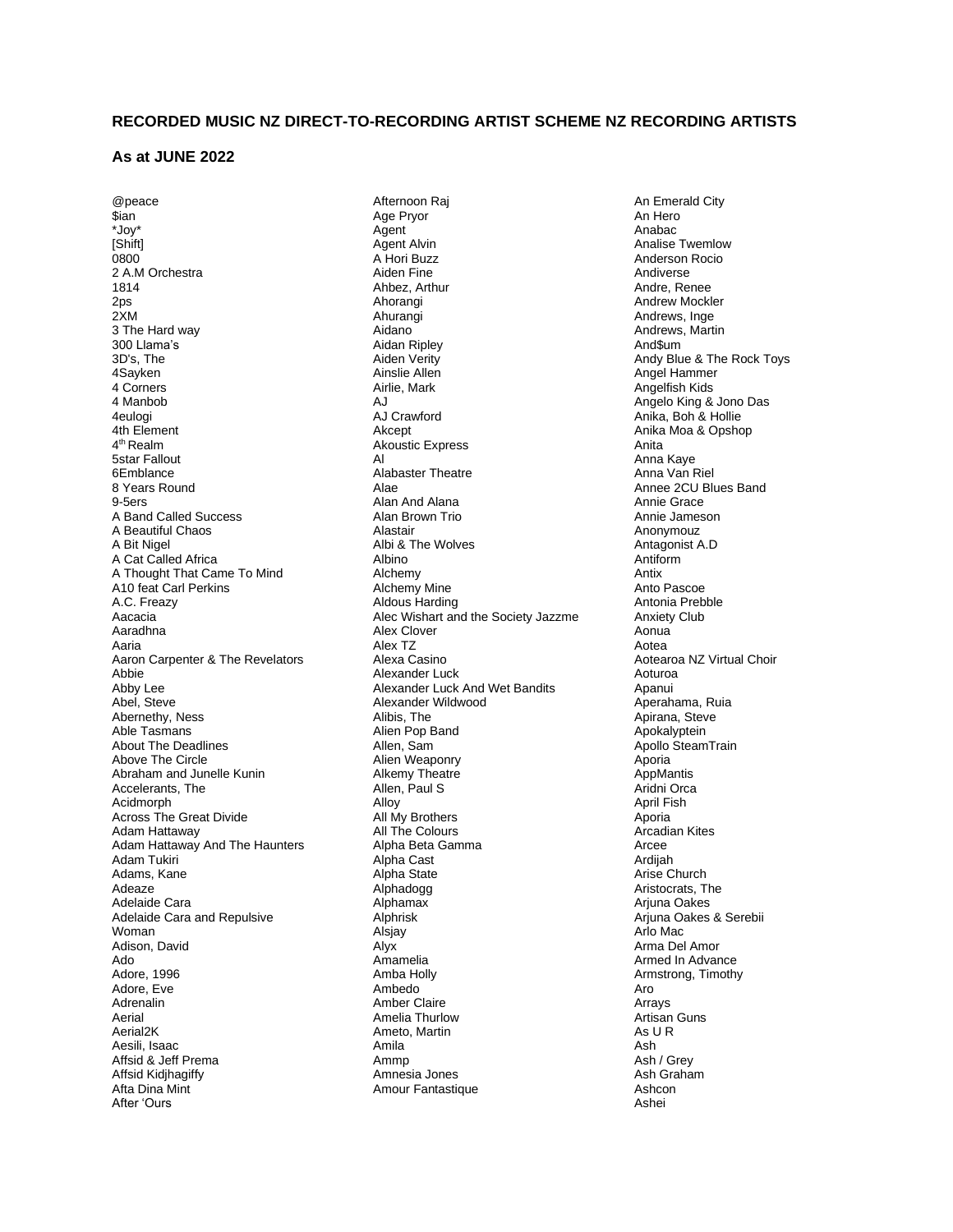Ashley Alexander Ashton, Aiden Ashtrey Ashy Aske ASO Music Aspire Worship Asta Rangu Astro Black Astro Children Asutra Atlas At Night **ATC** ATP, Fortafy, Jah Boy Audiophysical **August Fields** Augustino Aum Aunties, The Austin, Jennifer Autozamm Autumn Splendour **AVA** Avalanche City Avantdale Bowling Club Avec Spirale Avengers, The Average Mars Experience Average Rap Band Avi Aviyah Avon Dads Avotor Avya Grace Awa Azure  $B.$ **B-LUSH** B.A.D.S Babel Baboon Baby Giant, The Baby Teeth Baby Zionov Babylon Riddim Bad Boy Bloom **Bad Energy** Bad State Bad Taste Feat. Young Gho\$t & Alphabethead **Bad Timing** Bads, The **Bailter Space** Baker, Kathryn Baker, Lee **Bakers Eddy** Balance Balfe, Joseph Ballah Playah Gnar Balu Brigada Banana Mundo Bang! Bang Eche! Banglade\$h Bannerman **Rarh** Barkhausen Barnett, Carlos **Bartells** Bartlett, Gray

Basscamp Bathgate, Alec Bats, The Batt, Tanya Battle-Ska Galactica **Battle Circus Batucada Sound Machine Ray Bay Guitars** Baz St John Bazuki Joe **Becca Caffvn** Beach Blue Beach Pigs Beachware Beacon Bloom **Bear Cat Beastwars** Beat Kamp Beat Not Bait Beat Rhythm Fashion Beatcomber **Beatnick** Beatrootz Beckmannflay, Richard Bebe Deluxe Beck, Steffany Bediquette Beeches Beever, Mike Before Friday **Beige Boy** Being. Bel-Air Bell, A J Bell, Bryan Bell, Kaylee Bella Kalolo Bempensante, Luca Bemsha Swing, The Ben James Leo Ben Jamin' Ben King Ben Woods **Benee** Benka Boradovsky Bordello Band Bennett Benny Salvador Benny Tones Benson, Dudley Berm, Mark Bernicia Bernie Griffen & The Grifters Bernie Griffen & The Thin Men Berry, Pauline Berryman, Luke (DJ Orphan) Bespin Besser/Mr Darwins Dances, Jonathon Betchadupa **Betty** Beveridge, Tim **BEXY** Beyond The Belles Bib Kids Big Beach Ocean Surf King Big Blue Blanket Big Flip The Massive Big Man **Big Scout** 

**Big Sima** Big Tasty **Bike Bikini Roulette Bilge Festival Bill Martin Bill Martin Trio Bill Sevesi And His Islanders** Billy Squire and the Rye Billy Te Kahika (TK) Junior **Billy Wilson** Binder, Damien Binding, Carly **Bing Turkby Bingo Fighter** Birdfeeder **Birdlings Flat Bishop Blues Bitch Bjorn The Impaler Bkidd Bkidd x Edv Black Art Sound System Black Boy Peaches** Black, Brett **Black City Lights Black Fox Trio Black Heart Lane** Black, Ngatapa **Black River Drive Black Science Black Seeds, The Black Smoke Trigger Black Tuesday** Black, Whirimako Blackburn, Kim **Blackholestars** Blackmore, Mahia **Blacklist** Blair Parkes And Cardigan Bay Blam Blam Blam Blame It On Tom Bleeders. The Blerta and Corben Simpson Blindfolded and Led To The Woods **Blinding Jupiter** Blindspott **Blind Love Bline** Blishen, Mo b-Line Bovs Bling aka Be.Ill **BLKCity Blood Money** Blossom, Joe Blossom Taewa / Stuart Pearce / Mik **Blue Blood Blue For Noon Blue Jean Baby Blue Mt Lumber Blue Nude Blue River Baby Band Blue Ruin Blue Train Blue Wheel filters Bluebird Avenue Bluespeak Bluevibe Studio Bluey Green** Blush Juliet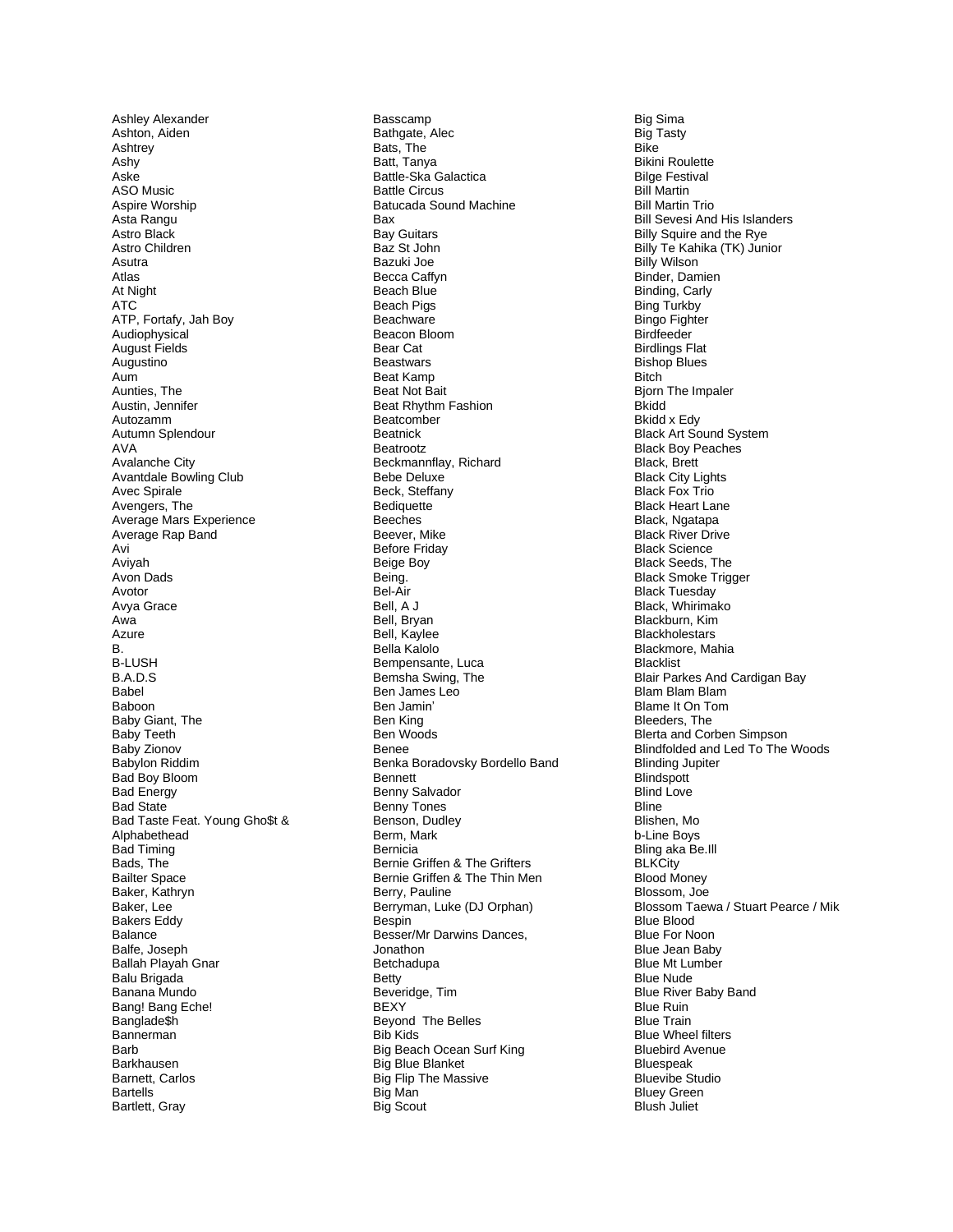Blush Response BM Entertainment Bobandi Bobby Brazuka Boobyer, Daniel Body Corporate Bohemian Thought Bokeh Bond Street Bridge Bonnington, Kim Boom! Boom! Deluxe Borderline Bored Games Bored Gordon Born To Roar Borrowed CS Bosker Boss (Sam Hudson) Both Sides Of The Line Bottle Bourke, Kyle Bowater, Scott Bowie, Amy Box Juice Boyboy Boycrush Braggins, Elizabeth **Brains** Brand New Math Brazier, Graham Breaks Co-Op Breathe Breesy Brell, Damian Brendan Brendon Nicholas Brendon Thomas & The Vibes Brenz Beats Bressa Creeting Cake Brian Tamaki And The Kool Aid Kids Bridgman, Rod Bright Child Bright Music Bristow, Katrina Britt Rion Brock **Brockaflower** Brock, Johnny Brokelmann, Phil Broken Season Bromelain Bromelain and Manzanza Bronwyn **Broods** Brooke Duff Brookes, Zed Broome, Tom Brotha d & Dawn Raid Family Brothers and Sisters Brough, Andrew Brouhaha Brown Brown, Alan Brown and the Italians, Ted Brown, Elliot Brown, Ginger Brown, Lomez Brown, Roy Brown, Sarah **Brownhill** 

Bruises Brunettes, The Burgess, Frank Brutally Frank Bryant, Danica Bryce International Airways Brydon Buckle Buda, Luke Bulldogs Allstar Goodtime Band Bulk Bogan Built Bulletbelt **Bulletproof** Bunnies On Ponies Burbery, Sophie Burgess, Gavin Burgess, Vincent, Hagger Burns, Alastair Burns, Marian Bury Me Low Bus Crash Busta Dimes Busta Free Buuda Bye Bye Fishies Bzzrkr C L Bob C.G.Rowdee Cabbage Bomber **Cable** Cage Cage Demise Caii-Michelle Cairo Knife Fight Caitlin Joy Cake Kitchen, The Caldwell, Doug Calico Brothers Calileo Calling Elijah Callum Gentleman Cammy Candy, Graham Canis Cap Matamua Capital M Capital Theatre **Capitale** Captain Festus Mcboyle Car Crash Set Carb On Carb Cardboard And Computers Carlo, Jason Career Girls Carey-Smith, Benji Carmen Steel Carnivorous Plant Society Carr, Ged Carson Taare Carter and Peter Jefferies, Shayne **Carthaginian** Casey Murray Casey, Steph Casino Dogs CASS Cassandra Cassandras Ears Cassie Henderson Cat Tunks & Blacksanddiva

Cat Venom **Catchpenny** Cathro, Paul Cathy V Cats Of Wellington **Catsick** Cavalcade Cavalcades Cave Circles Cavell Cecil And Hercules Cecily Cee Blu Cellarr Celeste **Chace** Chaii Chambers, Brent Chambers, Jess Chameleon Champ Kingdom Chances Are Chandler, Dean Channeled Chaps, The **Chapta** Charcoal Burners Charity Children Charles Aston Charlie Ash Charlie Freak Charlotte Oldershaw Chatchy Chaz Chazz Valentine Che Fu Che Fu & Boh Runga Che Rogers **Cheats** Checaine Checks, The Cheers Bud And Wilton Carpet Chelsea Jade Cherry Blind Cheshire Grimm Chess Countess Chewy Gum Chicago Smoke Shop Chicks, The Chico & The Soneros Chilcott, Grant Children from Elm Park Primary School Children from Papatoetoe Intermediate Children from Remuera Primary Chills, The Chloe Bartlett ChoiceVaughan Chong Nee **Chores** Chris Bates Chris Hurn Chris Knox and the Nothing Chris Lam Sam Chris Matthews & Robot Monkey **Orchestra** Chris RL Chris Sanders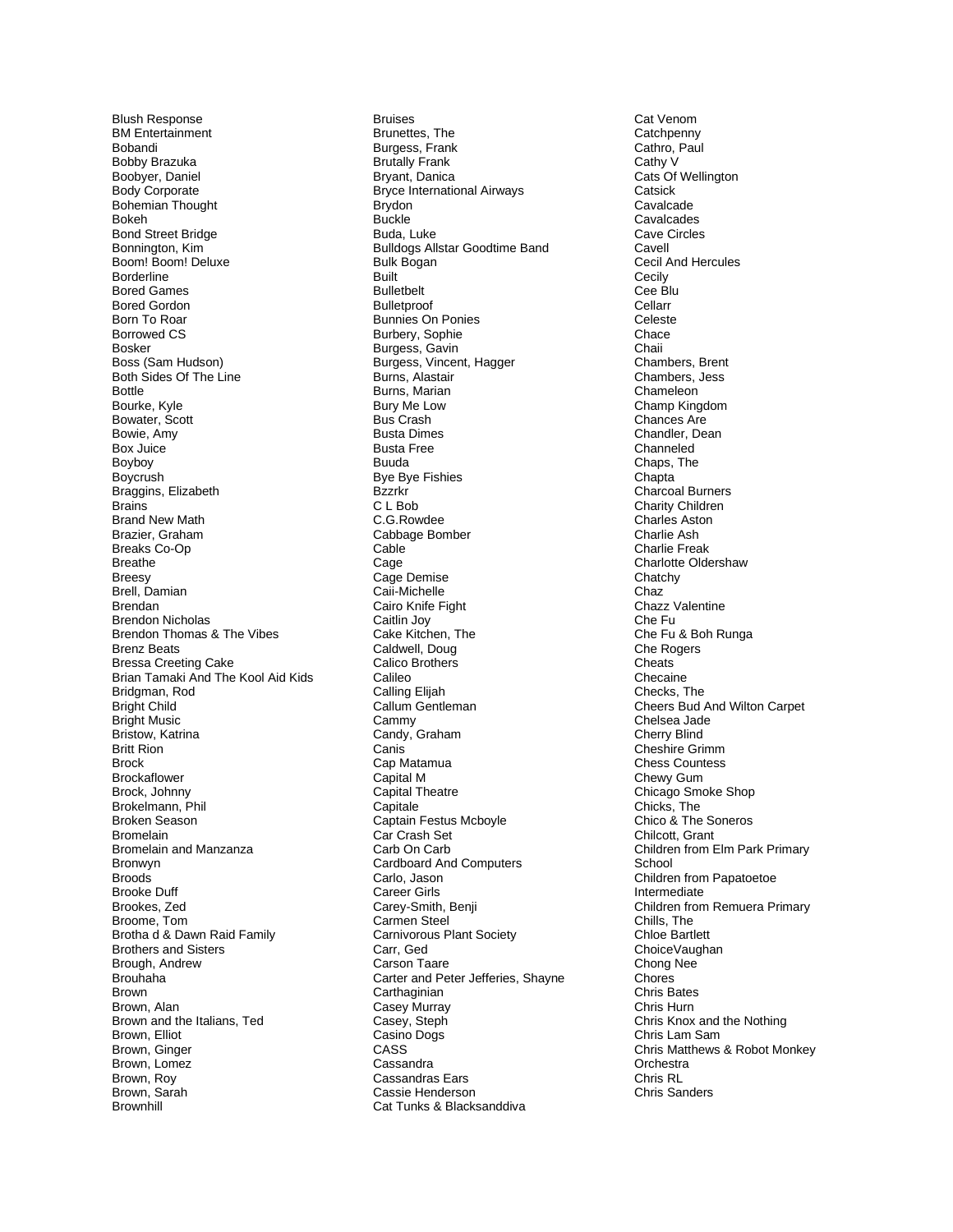Chris White Aaron Nevezie Quart, The Chrissie Hart Chubby Fly Chubby Fly & King Tay **Chuganaut** Church & AP **Churlington Cindy** Cinema Cinema 90 Cinematic Citizen Band City Newton Bombers City Of Light City Of Souls City Oh Sigh Claire Cowan, The NZSO & The Royal NZ Ballet Clan Celtica Clap Clap Riot Clark, Kevin Clarke, Josie Clarkson, Jeff Claudia Robin Gunn Claudia Robin Gunn And Music With Michal Clean, The Clear Path Ensemble **Cleavdonaires** Cleaves Cliché Guevara C L I C K S Cloudboy Cloudy Club Zsarbomba Cmac Audio Productions **Coalition** Cobra Khan Coco Charles Coco Davis Coco Favre Coco Jackson Lane Coco Solid Coconut Rough Coddington, Anna Cody Wave **Coelacanth** Coffee Bar Jazz Music Coffee, Joe Coffey, Thomas Cole, Lydia Cole-Baker, Erin Colette Rivers Colin Hemmingsen Collapsing Cities Columbus, Ray Comber, Simon Common-Unity Computers Want Me Dead Con Descendant Concord Dawn **Confucius** Conlon, Brendan Conlon, Bruce Connan Mockasin Connan & The Mockasins Conrad, Barry **Conrav Contenders** 

Contrast Theory Cook, Aly Cook, Andrea Cook, Lizzie Cook, Steve Cookie Cookie Brooklyn And The Crumbs Cool Disposition Cool Rainbows Cool Tan Cooper, Kieran Copas, Gemma Cope, Chris Coral Coran Deo Coridian Cornerstone Roots Corrella Corry, Helen Coshercot Honeys Cosmo and the Cosmonaut Costain, Josephine Costelloe, Ra Coup D' Etat Courtney Hate Courtney Jane Coyote Craig Hallen Payne Cranston, Judi Crap Date Crash-Test For Favourite Things Crawley, Lisa Créme Jéan Crescendo Mafia Cribb, Ron Crimson Rain Crook, Solomon Crooked Finger Crooked Lidz Crooks International Cross Art Cross, Tina Crossbreed Crown, Ruben Crows, Sharpie Crozier, Josh Crummer, Annie Crystal CTFD Cullen, Sam Cummings, Kelvin Cunliffe, Tom Cunningham, Nich Curate Music Cure Motel Curlys Jewels Current Bias Custard Square Cut Off Your Hands Cyber Nine **Cydel** Cymbol 303 Cymbol 303 & This Pale Fire **Cynth** Cyphanetik D Agent D Faction D Love D.Soeryoputro

D.Matthews D.Matthews And Leilani DAVIES D-Raz D.Freebird D2s D4, The Dad Jokes Daddy & The Dames Daemon Drink Daily J Daines, Ellery Dakota Dallas, David **Dalvanius** Dalvanius Prime, Noi Pewhairangi, Barletta Prime Damian Brell Daisy Grae Dan Aux Dangerspiel, Eru Daniel Armstrong And The Monsoons Daniel Hayles Daniel Gannaway Daniel McClelland Daniel Rae Costello Daniel Stenhouse Danny McCrum Band Danse Macabre Darcy Perry Blues Band Dark Beaks, The Dark Tower Darklight Corporation **Darkwater** Dartel Dartz Daryl O Das Fernz Dateline DateMonthYear Datsuns, The Davath Dave and the Dynamos Dave Dobbyn & The Orpheus Choir Of Wellington Davey, Emma David Apple David Curtis David Four David Kilgour & The Heavy Eights David Kirby David Philip Roderick Davidson, Delany Davis, Chanelle Dawe, Trevor Dawick, Rachel Dawn Diver Day Glo Rocks Daylan R.D DBLDBL Dcypher DD Smash Ddub De Clive Lowe, Mark De Jong, Tracie De Stevens Dead Favours Dead Flowers Deadly Deaths, The Deaf Lemon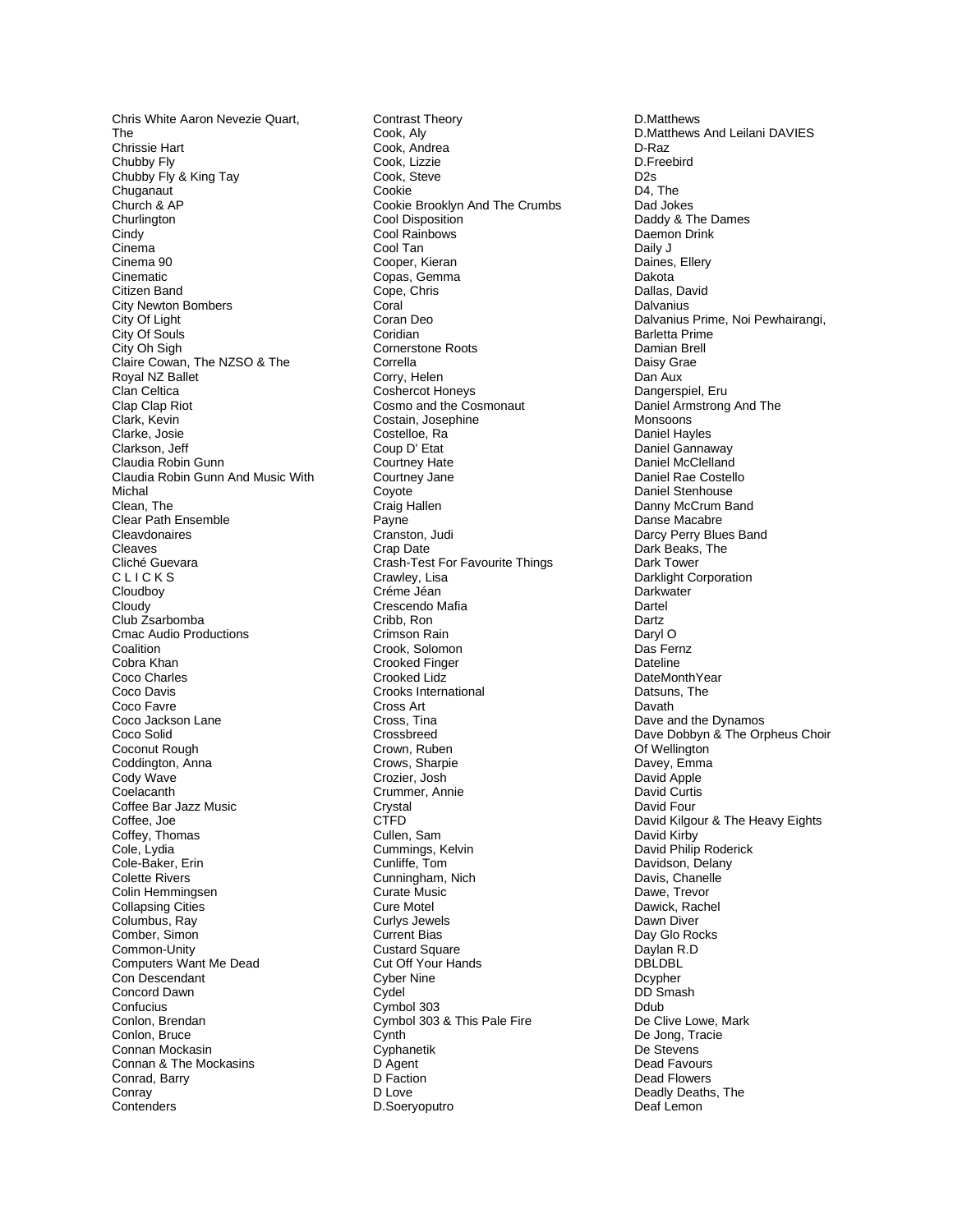Deach Dead Beat Boys Dead Little Penny Deaf Dean, Donna Deans, Julia Dear Times Waste Death And The Maiden Debbie Harwood Friends Debra Wattes Decades Deceptikonz Decided **Decktrik** Decortica Deep Obsession deepState Deer Thomas Deewuz Definite and Bling Dei Hamo Deity Deja Voodoo Delaney Davidson & Marlon Williams Del Rey System Delete, Delete Delgirl Deluciano, Tommy Demi Whores, The Denelle Denny Jude Departure Lounge Derty Sesh Desert Fingers Designless Destructatron Detour Detour 180 Devils Elbow Devilskin Devine Devolo Dewie DG Mitchell Thorpe Dgare Dharma Police Dharmarat Diamond Field Diamond, Sid Diana Rozz Diana Tribute Dianne Swann Diaz Grimm Dick Move Dick Whyte And Charlotte Forrester Dictaphone Blues Die! Die! Die! Died In 69 Diggy Dupe Dillastrate Dilz Dimes and Symes Dimmer Dion Hunt Dion Lunadon Direen, Bill Direen, Jody Dirty Hairy **Dirty Pixels** Dirty Saint

**Dirty Sweets** Disasteradio Dispark Dissolution DJ Cxl DJ Deeka DJ Definite DJ Lenium DJ Logikal DJ NFX DJ Reo Rangatira DJ Sameo Dlt featuring Che Fu Dmoney Da Don Dobbyn, Dave Doc Savage Dolphin Friendly Doma Cyno Dominic Unreleased **Dominick** Don Coulter Donald, Hannah Donoghue, John Donovan, Cassia Donovan Family Worship Donovan, Karl Donovan, Mark Christopher **DOONS** Doppler Doprah Dos-Ovni Double Negative Double Ya D Doublehappys Doublet, Lana Doublet, Phil DoubleU Dow. Nick Downes / David Eggleton, David Downes, Graeme Dr. Reknaw Dr Shush Drab Doo-Riffs Draghound Dragstrip Drako Madtalk Drax Project **Dreaming City** Drew Droor Drop Dead Redhead D-Super DT Capri **DTheBeat** Dual Dub Asylum Dub Connection. The Dub Fayt Dub Terminator **Dubious Brothers** Dubstar Duchass Dudes, Th' Duff, Anne Marie Duffer **Duffty Baker** Dukes Dulciana Duncan, James Dunes

Durbin, Allison Dusk Till Dawn Dust Dutton, Aaron Duzra Dwyer, Andy Dynamo Go Dyne, Juliene Dystopia Earlybirds, The Eardrops Company Early Sans Earth Tonque Earthfeather Earthworm Eastern Bloc Eb And Sparrow Ebony Sye Echo Echoknot Eden Burns Eden Iris Edge Kingsland Edhiphied Eddie Numbers Edie Edie Dalv Edmund Cake Edrosa, Emily Edwards, Gareth Edwards, Kayte Edwards, Steve **Edwin Derricutt** Edy Edy And Donell Lewis Edy X Raze EFKS Te Atatu Junior Youth Eggleston, Dean Eggleton, David Egovalve Eight Ejector Ekko Park El Jay Hall El Truento, Chrristoph Elam Vital Elcee Eleanor Faulkner Elecphonic Electric Confectionaires, The Electric Universe Electric Wire Hustle Electricland Elemeno P Eli Superflyy Elidi Eliezer Elipsa Elizabeth Braggins Elizabeth De La Rey Elizabeth De Vegt Elizabeth L Eason Elizabeth Robinson Ellie Redmond Elliot Brown and The Candy Caps Elliott, Craig Ellis, John Grant Elly Elroy  $F<sub>m</sub>$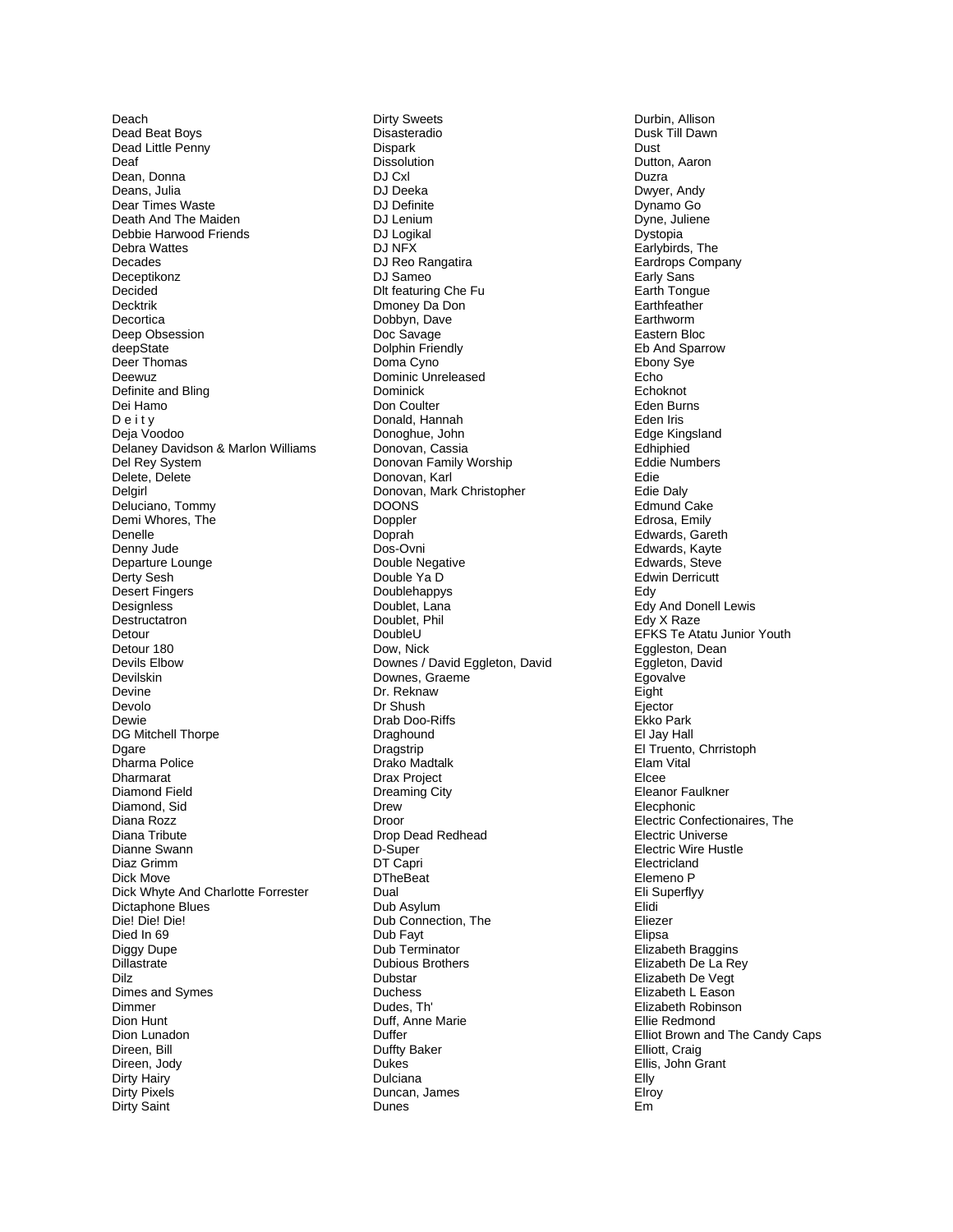EM/FM Emi Pogoni **Embedded Figures Ember Days** Embolus Emily C. Browning Emily Fairlight Emma Dilemma **Emmett Sutherland** Empasse **Empire State Music Empirical Methods** Empress En'core En Masse Encouragement EnemyMC Engelbrecht, Stephanie And Corkeek, Matt Eno X Dirty Enright House, The Enter Venus **ENZSO EPR** Epsilon Blue Eq Erakah Erc, The Erin G Erith Eriwata, Kiri Ermehn ErnieJ Ernesto Anemone Erny Belle Ersatz Savant Esher Eskimo Eskimo Eyes Esoligh Espmc Esther Stephens & The Means Estlin Ethanol 58 **Ether Morning** Etheran Ethical Eva Prowse **Evening Claw** Evening Is Youth Evermore Everthirst Every Nation Southside Music Eves, Deacon Evil Kid Evil Ocean Exiles. The Exponents, The Extra Butter Eye TV Faalogo, Sophia Fables Fabulous, Mike Façade And Edy Factories Fagan, Andrew Fagan And The People Faithless **False Heights** False Start

Falsetto Falter Fanau Spa Fanfickk Fang Farmer Pimp Farr/Sam Hunt, Gareth **Fast Crew** Faster Than Sound Fastwalker Fat Freddys Drop Fatcat and Fishface Father & Sons Fav. Annabel Fazerdaze Fazed On A Pony Fear Is The Enemy Fear Not Want Feargus Feehan, David Feel Brave Feelers, The Feijoa Funk Felipe Simonetto Fejoint Felix The Thyrd Felt Fends Ferocious **Fever Party** Fibu Field, Kevin Fifthline Up Fight The Kipple Fimo Fin Rah Zel Finau **Finn Brothers** Finnegans, The Fiord & Tim Richards Fire At Will **First Move** Fisher, Haylee Fitzgerald, Jacqui Five A & Abby Lee Five Mile Town Five Minutes To Mayhem Fiveofive Flash Harry Fleming, Greg Fleur Jack & The Jandals **Flightless Fairy** Flip For Garth Flip Grater Flo Wilson Floko Flow-On-Show Flower, Simon Fly My Pretties Flyspray Foa'l, Olivia Foamy Ed Foley Follower Footsouljahs For Da Grind For The Girl Who Has Everything Forbidden Joe Ford, Charmaine Forde, Tessa

Forest Formica Formyula, The Fortafy Fou Fou Nature Fountain (NZ), Pete Fountain, Reb Four Winters Four<sub>32</sub> Fourth Member Fourtunate Fran/Bar Group Francois, Manu **Frank Buster** Fraser, Alistair Fraser, Asni and Alistair Fraser, Brooke Fraser, Rachel Fraser Ross Fraser-Baxter, Zac Frasko Freddy Fudd Pucker Freddy Revnold Fredericks Brown Freeday Freezing Works French Concession French For Rabbits **French Toast**  $Fricko$ Froi Agujar Frontlawn, The Frontline Frost. Rubv Fruit Juice Parade Fryett, Hannah Fuelset Fuemana Fuyuko's Fables Full Moon Fiasco Full Circuit Ltd t/a Marigold Music Funhouse Funk Therapy **Funklife** Funkommunity FunTwo Fur Patrol Fuser FX Boyz Fyveves G33 Gaffaney, Nick Gahu Gains, Edward Galaxy Bear Gallery for Ghosts Galley Slaves Gallipoli, Ron Gamble, Hammond **Gang Violins** Garageland Garden Burger Gardening Angels, The Gardner, Rod Garsp Gartner, Ken **Gary Mills** Gasoline Cowboy Gate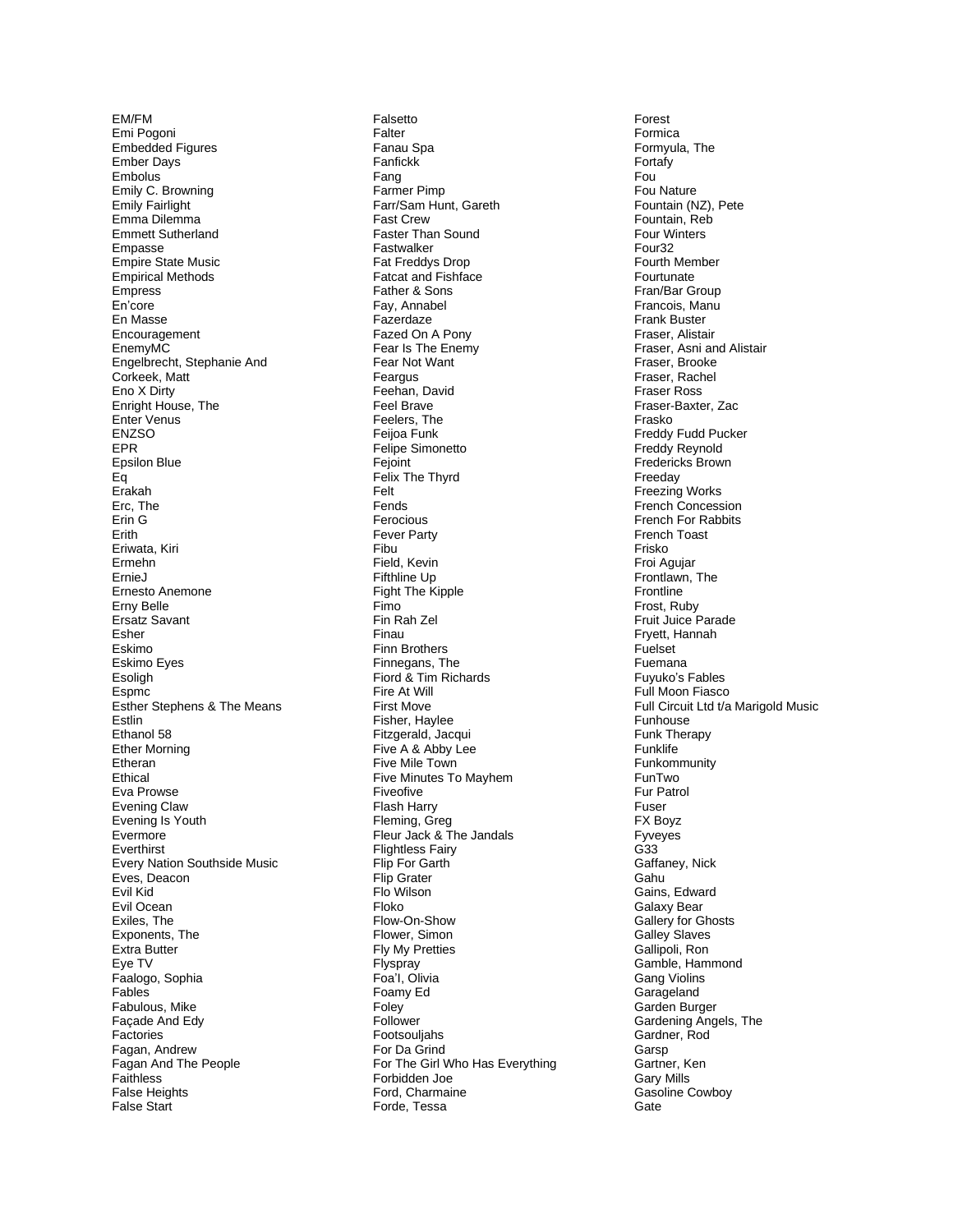Gate, Warren Gearloose General Vibe George George After James George and The Queen George Turner Gerling-Butcher, Victoria Gertie **Gestalt Switch** Getafix Getset Getwell Soon GG. Mothra **Ghetto Sunrise Ghost Town Ghost Wave Ghost Who Walks Ghosts Of Electricity Ghostwriters Collective** Gianmarco Liquori Giantess **Giant Killa** Gibson, Andv Gideon, David Gifted and Brown Gigglepop Gilbert, Alex Gilbert, Gabrielle Gilmour. Gravson Gino October Girls Pissing On Girls Pissing Given Names Gladeyes Glass Owls **Glass Vaults** Glass Puppets Glencoe Global Attack Ltd Gloria Vale Glucina Consultants Ltd Glyn Maclean God Bows To Math Gods Of Nothing Gold Medal Famous Golden Curtain Goldenhorse Goldsmith, Allana **Goldsmith Baynes** Golner, Mitch Gomez, Simon GoodBastard Good Laika Goodnight Nurse Goodshirt Goodspace Goodwin And Kyle Goodwin, Tessa Goon Gordon, Malcolm Grace Grace Falls Grace, David Grace, Julia Grace, Rawiri Grace, Veronica Graeme James Grammaphone Gramsci

**Grand Central Band Grand Rapids** Grant Haua Grant, Mr lee Graveyard Love Grawlixes Gray, Jamie Grav. Lee **Great Danes Great Unwashed** Greeen Green Grove Greenaway, Roger Greg Johnson Set Grenell, Amiria Greta O'Learv Gridlock Griff, Zaine Griffin, Francisca Grim! **Grimm Selfie Grizzly Smith** Groeni Gromz Groove Lagoon Grove Roots Grymdylan GŚT GT42 **Guardian Singles** Gulls Gunt Gurjar, Ujjawal Guy Hobson Guy, Tim Gwynn Owen H & Eva H-Town Barz Ha The Unclear Hadfield, Doe Haawaaiii Haines, Joel Haines, Nathan Hales Half Of Zero Halo Of Ashes Hall, Ria Hallelujah Picassos Hamilton, Rachel Hamish Polson Hammond, Tyra Hamo Dell Hangar 18 Hangman Hani Dread Hanlon, John Hanna Grace Hannah In The Wars Hannah Curwood Hannan, Neil Hanne JA Stensen Hans Pucket Happy Hearse Happy Palace Haapu, Seth Harawira, Riqi Harder, Vince Harding, Lorina Hardknox Harlen, Jess

Harmer, Alexander Harper Finn Harris, Mahoney Harrison, Russell Harrisonelle Harrop, Cathie Harry Lyon Hart, Steve Harvest Harwood, Debbie Haslemore, Marie Hasselhoff Experiment, The Haszari Hatt Hattie and The Havana Hotshots **Haunted Love** Have The Haven Hawke/ Karaka Hawkins, Anna Hay, Matt Hydn Dyer Hayley J Hansell Hazc Hazelwood, Jimmy Hazza Makes Noise **HBlunt HDSPNS** He Koha Head Like a Hole **Headless Chickens** Headroller **Heart Attack Alley** Heath, Micah Heaven Bent Gospel Choir Heavy Heavy Jones Trio Heazlewood Hedlev, Cliff Hello Sailor Hellriegel, Jan Henika Her Make Believe Band Hera Hera & Jed Herbs Hersey, Neil Hershal Heterodox Hex Hev Duby Heys, Jono Hiboux Hickman, Bill Hide And Tallow **High Dependency Unit** High Hoops Hikoikoi Hill, Kim **Him** Hina Hipstamatics Hiringa Hirini, Shellev His Masters Voice, The Devils Blues Hitlist, The Hoanikai Hobnail Boots Hobyahs Ltd, The Hobyahs / Big Stick, The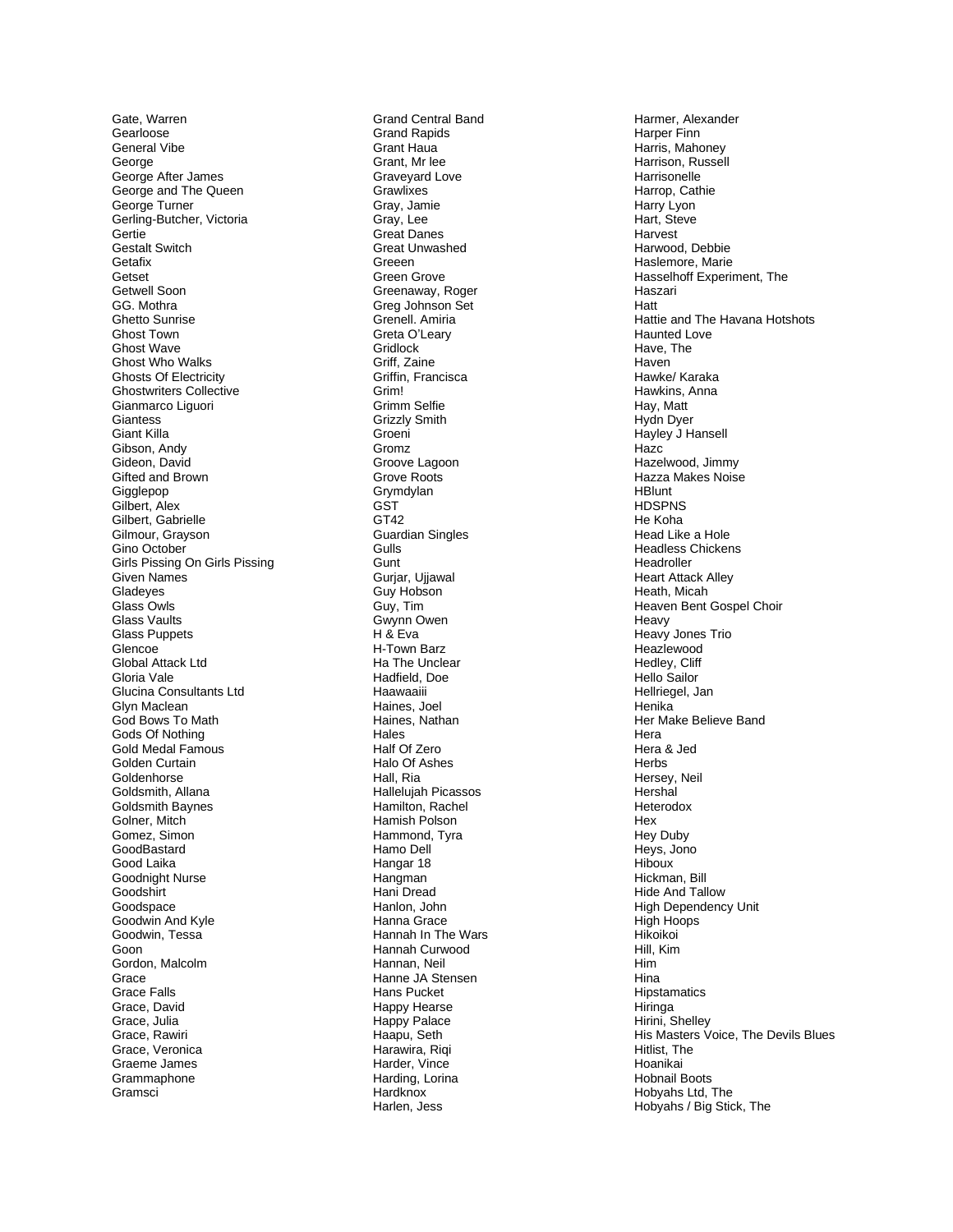Hodgson, Marika Hogsnort Rupert Hohaia, Tasha Hohepa, Nick Hoisin Sauce Holidaymakers, The Holland, Daecolm Diego Hollander, Max Hollay, Adrian Holleman, Matthew Hollie Smith Holly's Hat Trick Holly Afoa Holly Arrowsmith **Holly Untitled** Hollywoodfun Downstairs Holy Crone Holy Toledos, The Home Brew Honey Honeybee Hoo's The Boss Hope, Huia Hope Centre Music NZ Hope&Andre Hopetoun Brown Horowitz Horsemen Family **Hospital Sports** Host Club **Hot Grits** House of Shem Housewitches How To Escape Reality How to Kill Howard, Christopher Howden, Mark Howes, Brett HQ Group Huata, Toni Hudson, Reuben Huff Hugo Jay Human Human Confusion Human Instinct Hummucide Hundaes Hunter **Hunter Hawkes** Hunter, Al Hunter, James Hunter, Karen Hunter, Laura Hunziker, Demi Hurley, Luke Hurst. Phoebe Husk Hussel Vango **Hussies** Hutchison, Michelle Hybrid Rose Hydrabitch Hypnotics, The Hysterical Love Project I.E. Crazy I Am Giant IA Ian Rushton & Friends Icepro

Idiio **Idiot Prayer** Ignatia: Rising lidentical Ike Ike Zwanikken Ikonz **Illegal Banditz III Semantics** Illbaz, Melodownz, Raiza Biza **Ills Winter** Image Imagine This Immigrantz Immram **Impending Adorations Imperial April** Impostor Syndrome In The Making Incarnium Indigo Indi Infamous JD Infinite flving Kick Ingham, Al Ingrid And The Ministers Inner City Jazz Workshop Instant Fantasy Integer Intergracia International Flannel Into Orbit Introverted Dancefloor Invader Cain Inverse Order Investigator Invisible Threads loasa, Anthony Ipswich Ira Schryvers Iris G Iris Zhang Irwin, Roy **Itty Bitty Beats Ivanhoe** Ivan Luketina-Johnston Ives. **Ivy Angel** lvy Lies **IVALE** J Brown & The Mic Smith J Geek and The Geeks J Plates J Turner J Westrupp JB The War Villain J. Flvaer J-Hustle J@mes J'Rome Jac Dillinger Jack Berry Jack Page Jack Panther Jack Woodbury Jackal **Jacks Collective** Jacqui Teio Chapman Jacqui Watson Jaded Nineties Raver

Jadukor Jae T Jae'O Jaga Jaggers x Lines Jahnetix Jake Jakeland Jakob James, Frank James & Te Whetu James, Mitch James RAy James, Stephen Jamie Hall Jamieson, Anabel Jang Janina Janine and the Mixtape Jansen, Colette Jarna Jarni Blair **Jarrod Aki** Jaz Paterson Jason Gun Jason Parker Jaunay, Steve Jawsh 685 Jawsh 685 X Jason Derulo Jav Dubs Jazmine Mary Jck Jdubb Jdubs Jas Josland Jealous Itch Jed Parsons Jeevan Ethan Jeff Goh Jeff Supreme And Allgood Jefferies, Graeme Jefferson Belt Jeivenchy Jel Jellow Jellybean Queen Jennings, Zoe Jerebine, Doug JessB Jessica Jessie and Mathurin Jester Jet **Jetski Safari** JetVal Jews Brothers Band, The Jim Nothing Joana Danahey Joanna Jones Jodi Vaughan Jody Lloyd and Mark Duff Ing Chatt Joe The Freak Show Joe's Van Johann Ward Johansen, Charlotte Johansson, Finn John G Davies & Tiger By The Tail John Martin John Rowles Auckland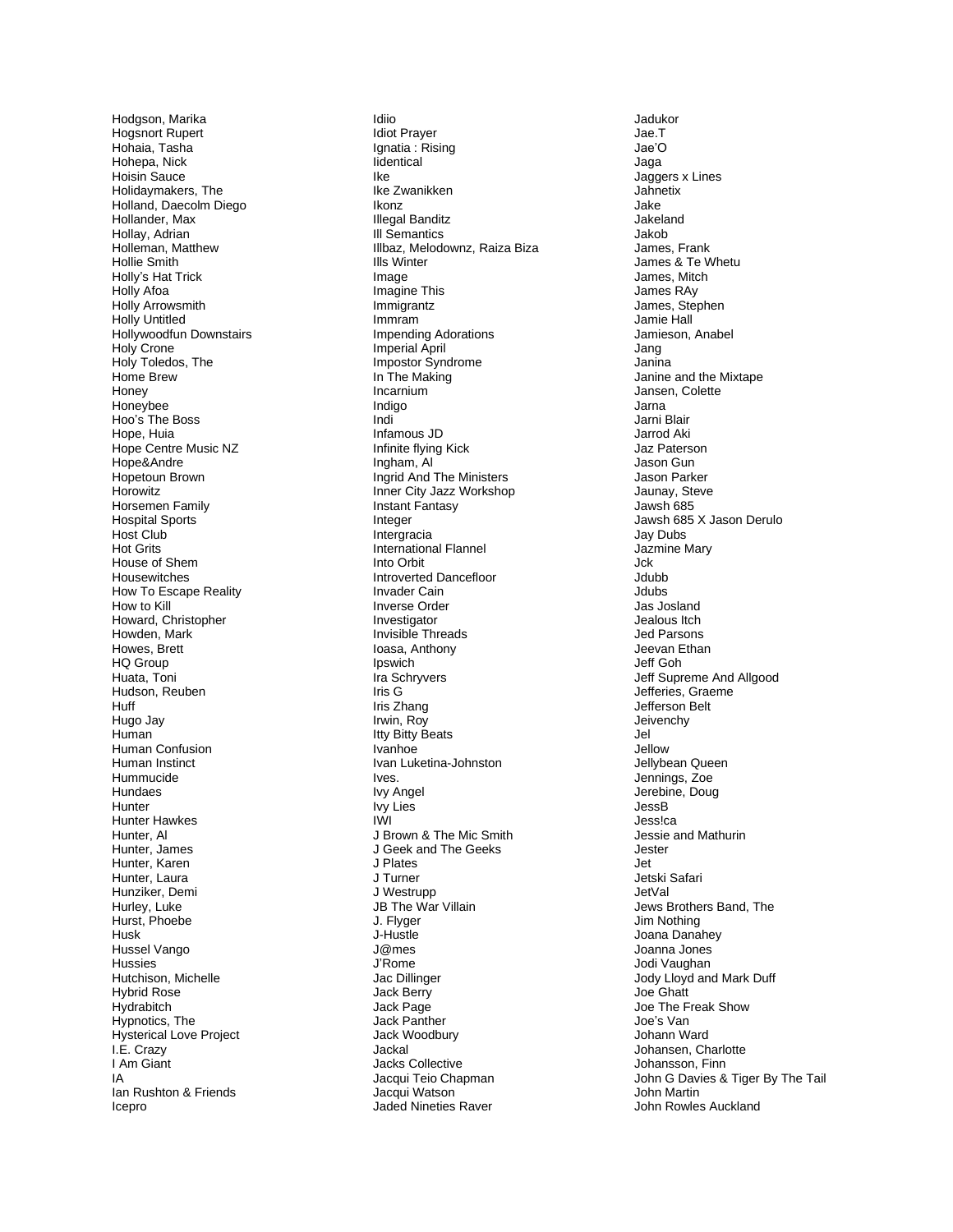Johnny Calvert Johnny Croot Johnny K & Jahlyse Johnson, Dick Johnson, Greg Jolandi Ford Jon E Clist Jones, Jenna Jones, Paul Ubana Jono Das Jordan Gavet Jordan, Matthias Jordyn with a Why Joseph & Maia Josh & Amberley Klinkenberg Josh Butler Josh Mac Joshna Josie Moon Jov X Libeau **JPS** Experience Jpec & Kamikaze Jr Jr Kona **JSQZE** Juiceroof JukeboxJammers Julia Belle Juliet McLean **Julius Black** Junelle Jungle Fungus Junica Junior Sogeta Junior T Bone Junipah Junk Shop Star Junus Orca Jupiter Project Jurisich, Ben Jury, Aaron Juse Just Just One Fix Justin Sane Justin Sane And Huz IŸ4 K.S Mauafua K2 Musik K<sub>2</sub>K K+Lab K/Line K-One Kahanaz Kadington Kaela Kahika Kahuna Kidsongs Kaipara Jammers Kakapo Kamala Kamandi Kanji, Joel Kantuta Kapabal Kaps Karaoke Taxi Karlmarx Karlo, Karyn Karmadella

Kartel Kasium Kat Theo Katch 22 Katchafire Kate Owen Kath Bee Kath Bee And Claudia Robin Gunn Kathy Wahrlich Katie Scott & Mahuia Brigman-Cooper Kay Duncan KayleeB Kazor, Michelle K Dread Keanu Raves Keanau Raves and Harvo Kearney, Brian Keegan Rowlands Keeley Shade Keens, Ruaidri Kelburn Viaduct Municipal Jug Band Kelemete And Kiligi Ta'ale Kellawav, Dene Kelly, Daniel Kelly, Grace<br>Kelly, Rick Kelly, Robin Kelvin Hurts **Kendall Elise** Kendell Lee Kenington Kennedy<br>Kennedy, Teia Kenny Sterling Kentucky Fried Children Keoghan, Andrew Keren Mara Kerretta Kerr Street crew Kerryn Kershaw, Ryan Kevin Dollars Kevin Jourdain Kev. Max Kezia & The Seven Year Itch Kezia Nell Khanna, Kunnal Khailana Kho, Daniel Kia Tupato Kiarama Kidameln **Kidd Suspicious** Kid N'Rei Kids of 88 Kidz In Space Kiera Wallace Kilgour, David Kilgour, Stephen Kill, Martha Kill Murrav Kill The Fake Patient Kim Margy & Deb Kimbra Kimo Kina Kinetic King Kapisi

King Ketchup King, Lauren King Loser King, Nathan King, Shayna King Sweeties Kingi, Troy Kinas Kingston Kip McGrath Kirk, Malcolm Kirk. Rodi Kiss Me Kitsch Kittentank **Kitty Danger** Kive Klee Kmtp Knights of the Dub Table Knives at Noon Knox, Chris Knox, Nick Knuxx, Louie Kody & Bic Koia Koizilla Koko Kokomo Kolab Komiko Kommikal Kong Fooey Konza Kool Aid Kora Kosher Kotare Kraus Krisy Erin Kristn **Kristin Chatres KTN** Kurisu Kvla Greening  $L.A.B$ L A Mitchell L.A Women L-X-Tricity La Coco LA Thompson La De Da's Labretta Suede & The Motel 6 I achi Ladi 6 Lads, The Ladyday Ladyhawke Laidrive Laing, Shona Lakatani, Malcolm Lake, Bill Lakes Lakes And The Magic Band Lamb, Julie Lamkum, Iva Lamore, Hannah Lander, Anthony Lane Lane, Malcolm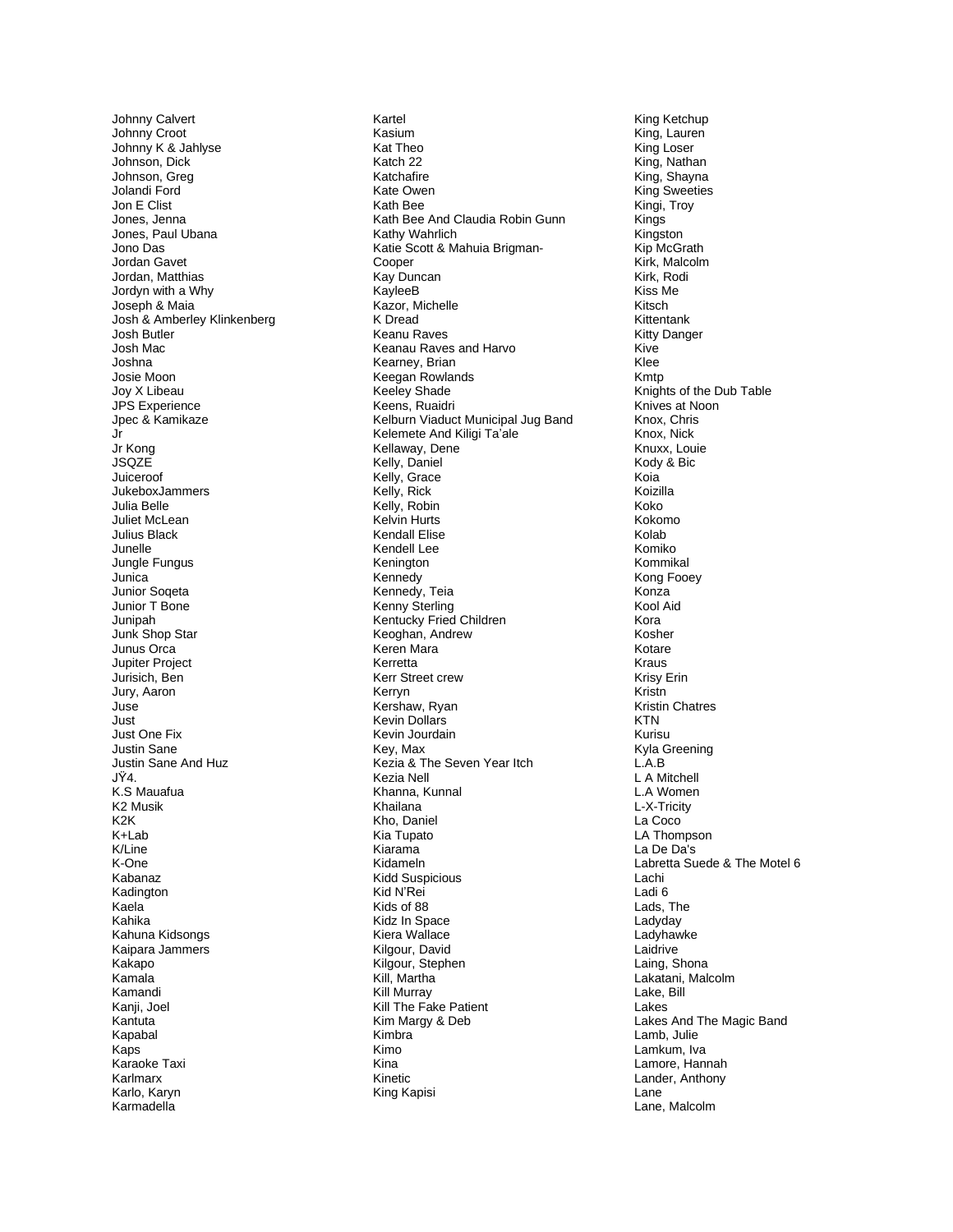Langeveld, Joost Langley, Matt Lani Alo Lanzwel La pis Lark, Tom Larry Killip Larry's Rebels LarzRanda Las Tetas L ast Man Down Late 80's Mercedes Late Model European L ate Nyte Hy p e Late For Life Drawing LatinAotearoa Laura-Mae Laura Lee Lauren Gin Laurence Larson Laurier La wnbird Lawrence Arabia Laybaq Lazrus L a z y 5 0 Le Harle, Rebecca Lévyne Leathel 3 Leaping Tiger Lee Mvtthews Lee, Craig Lee, Din a h L ee, Tony Leeches Leef, Jer main e Left Or Right Legacy Of Disorder Legionnaires, The Leila ni Leis ure Lemo n Anlime Lemo n Pep per Lemmon, Jo n Leno Lovecraft Leonard Leonard Charles L essless Letterbox Lambs Le vi D j Ray Levi Lights On Project Levi Petal And Suren Unka Levity Beet Levon's Crown Lewis, D onell Lewztheryn L eys , Jo s h Lhasa Liam Finn Licks Lieutenant Funk Life A nthem Life Worship Lig Liggins, Hanako Lig htning On Me Lightenin g Bells Li j Like You Crazy Lili Waretini

Lilo Peak s Li'l C huck – The One Man Skif fle M achine Lind, Derek Lind a Brow n e Lindsay, Nic ola Lines, G eorgi a Lines off The Spacebar Link Lion Rezz Lionyze Lips Liquid Underground Lisi Little Bark Little Bushman Lit tle Lapin Little Oceans Little Red Hen Music Little Ripples Little Village Little Weird Litvak Attack Liz ard P rom Lle wsidg Lloyd, Jody Lo - Fi-Monkey **Lomoney** L ontalius Look Blue Go Purple Lookie Loos Lookin Up Looki ng Fo r Alaska Loopy Tunes Preschool Music Lo ose Goo s e Lorenzo Buhne L o rd Ech o Lord Julien Lorde Lorenzo Hanson-Hazelwood Lorkin, Linn Los Muertos L ost By D e sig n Lost Demos Lost State Lost Tribe Aotearoa Lot. 1 2 Lot 22 **Lothlorien** Lou'ana Loud Ghost Lou der F riend **Loudhailer** Loudwater Loui The Z u Loui sa Nicklin Love Consort Lo v e Is King Love S q u are Love Spud Love To Sing Love, Jonny Lov es Ugly Children Lowquid Louis TM LS J Luap Luca Georg e Lu cid L ucid 3

Lucie Hill Lucifer Gunne **Luckless** Luck y Boy Lucy O'Day and the Simon Latarche Trio Ludvigs on, Tom Luger Boa Luke A d rian Luke S h a w Luk e - W L ullaby Lummis, Ben Lunavela Luther Diam ond L V J Lynette Diaz Lyrical Xpreshun MĀ Maaka Maala Mac, Anna h MacDonald, Max Mace & Woodcut Crew Mace, Otis Maclaren, Nic k Ma c hete District Machete Justice Maciek Hyrbowicz Macleod, Neil Macrae, John Macs Madcow Maddy PC Madelein e Ho w ard Madger M oos Madill, Dani el Madly Mads Harro p Mae Valley M a gic An d Ste el Magic Box Experience Magick Heads, The Mag nify M a g pie Claw Mai k a Maitr eya M aji c Major Trouble Makeshift Parachutes Mako R oad Maks M alcolm Black Malcolm, George Males Malevolence Mali M ali Malia Patea-Taylor Malu s Anima Mei a Mamak u Pr oject , The M an In R u g M ana Managers, Th e ManaLion Man a Farrell Mane a Manifest Kitsune Mannari, Rajiv Manon Peak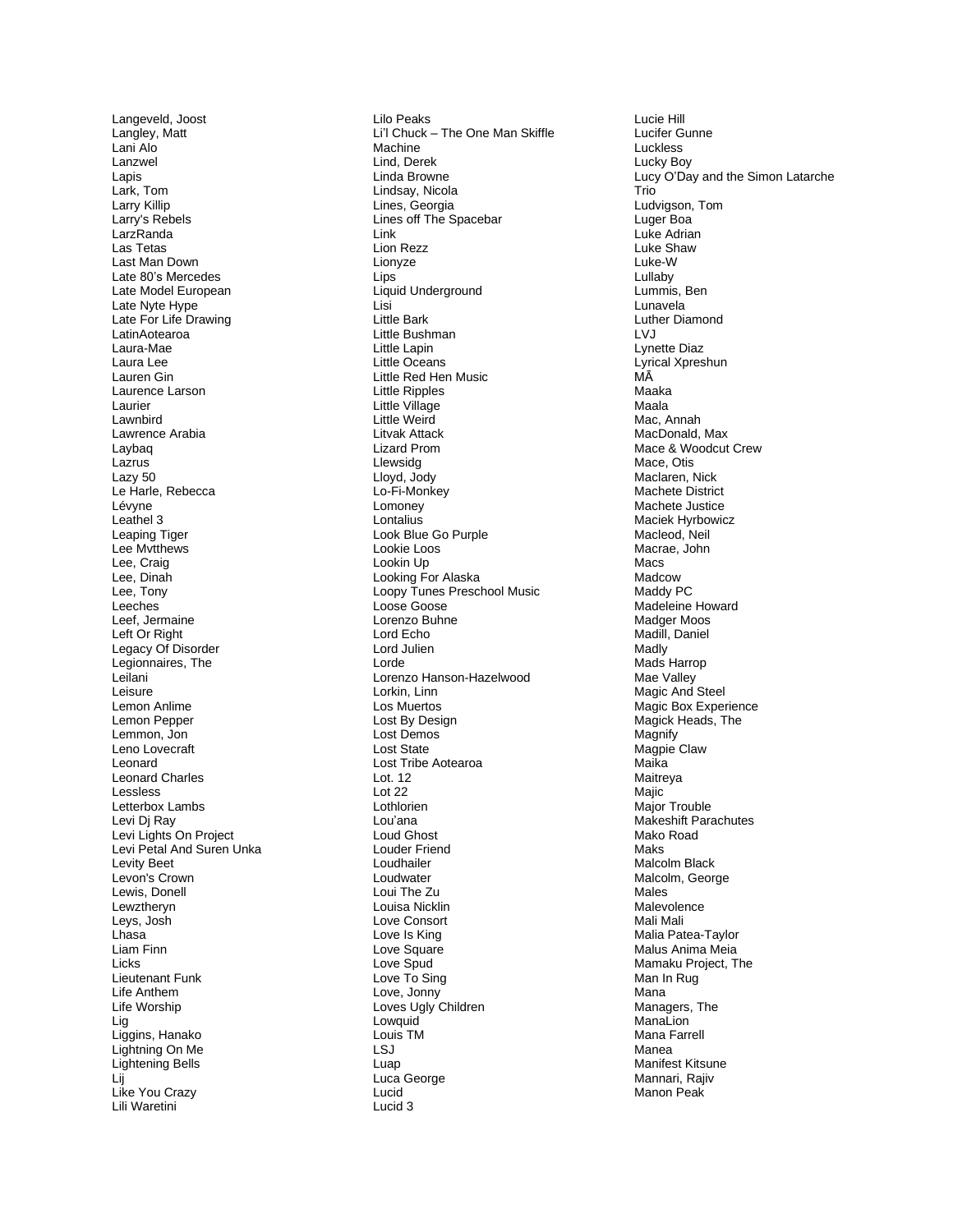Manuel Darquart Manzan za, Myele Manzo Ma nuka Maochie Femchain Maple Syrup M ardin Sa b e r Mare k o Margaret Marianne Leigh Marino Mariner Marlin's Dreamin g Marina Marina Bl oom & Moving Stuf f Mars Mars den , Mid g e **Marsgstars** Marsh, Dennis Marsha Martin, Josh u a Martins, Bu sola Marvelly, Elizabeth Marvelly , Li z zie Marvey King Mar y Maryst a ple MA R ZZZXOX Mason, Wayne Mass FX Massad Massenai Masseurs, Andrew Ma ster Blaster Mastery, The Matt Bowden (Starboy) Matthews, Bryony Matty J M a u Mau ri Ora Ma-V-Elle Max Ea r nshaw Maxin e F unke M a y a, A mbe r Mayavanya May f air Max Maxwell & The Valentes Mazbou Q M azro y McAlpine, Sam MCB 3 M c Callum , Lewis McCallum, Malcolm Mc D ell, Ja mie McDonald, Fiona McDonald, Steve Mc Gla s han, Don McGowan, Vanessa McKelvie, Red McLaney, Paul McLean, Adam McMeeken, Ciaran McSweeney, Nin a MC Mas M C K Meager, Ted Mea n M eatbix Mecuzine Medicine Woman Band Med u s a Gla re

Medz Meer Meg Theron Melanyne Web Melbourne And Richard Nunns, Hirini Melbourne, Hirini Mellis MelodÍna Melodownz Melody, Esther Melting Face s Me m a Wild a Memory Foam **Menino** Merchants, Bif f Mercy Merk M e ridian Vibe **Mermaidens** Merri n Mestar Meterman Metamorphosis Mfz MGN - My Greatest Now Mic e O n S tilts Michael Shell Mi c h ael T ayl or Group Michael Vercoe Michel e Ducray Mick-G MICXIL L Midnight Gallery Midnight Manor Midnight Poetry Band Midni g ht Youth, The Midnights, The Midwave Breaks Mieke Mihirangi Mika Mika ela Mikael e, Sa m MikeJoffa Mike Newport Mikey Dam Mikey Mayz Mikey The Macaw Mild O range Mile Hig h Mill, Sandi Miller Christensen-Yule Miller, Sharon Miles Calder & The Rumours Milk Milner, Ca ndice Miloux Mina's V eil Minderbender Mini Mini And Licks Mini Simmon s Miniatures Mint Chicks, The Minuit Mira Miranda Easten Miriam Clancy Mirika chinist Miscreant

Mis fit M o d Mi s fit s Of Science Misha p Mi ss Blac k & Th e Light Miss Cressid a Miss French Miss J une Miss Po u MissB MissB & Ca ves Mis s y Mistr ess Mitchell, Jenny Mixed V ege Mixt Frequencies Mmdelai M o J uda Mo M u s e Moa, Anika Moana And The Moahunters Moana And The Tribe M ock asin , Conna n Mockers, The M ode rn Chair Modern Maori Quartet M ode r n T r ain Wreck Modul e Moffatt Band, Glen M o f f att, Glen Mohi Mohi, Hinewe hi Mojo Alice Moleta, Sophie M ollison, Ben Molly Devine M o n Ami Mon-Day Mongo Skato Moo fis h Moon Lander Moondog Blues Moondogs Blues Moon dogs Gyps y Blues Ban d M oone Moniker Monty Bevins Moody Moody V. And The Menstrual Cycle Moon Whispers, The Moonlight, The Moore, Connor Moore, Eli M o orhouse Moppy Moran, Nicky Mor eece Morgan, Tim Morrell, Kirsten Morris, David Lyle Morris , Rik ki Mose s Moss, Jennifer Mosus Moth Royale M o thr a Motocade Mountain Boy Mountaineater Mousey Movement In Demand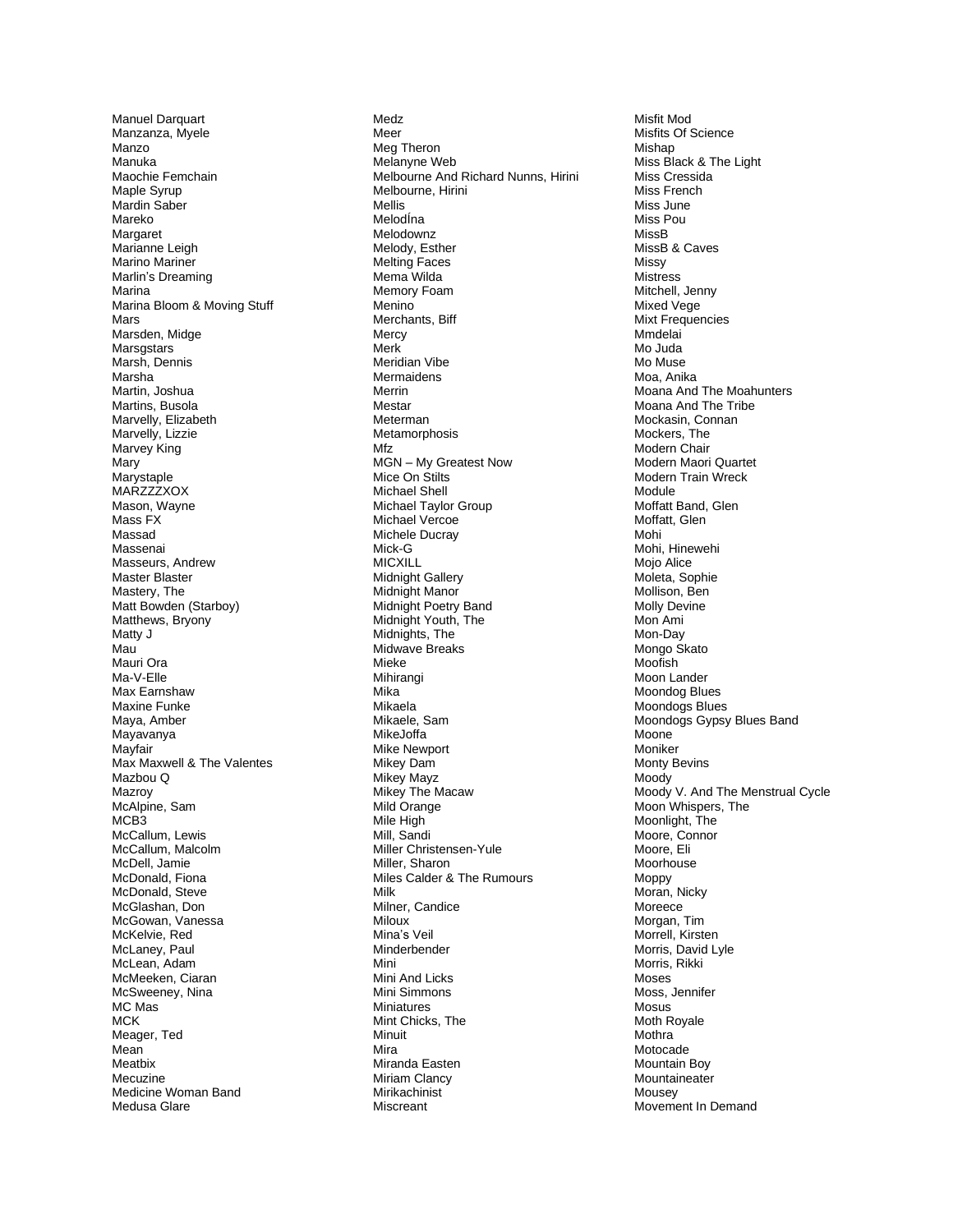M oving Stuff Mozelee Mr A mis h Mr Biscuits Mr Hayday Mr Lavender M r O cto ber M r Ra Mr Relia ble Mr Sicc Mt Ede n Mt Mosaic Mt Raskill Preservation Society **MrWinter** Mulchzoid Mulholland Mulholla nd, Eden Mulholland, Matt M uli, E mily Mums D ollar Mu ndi Murderchord Murgatroyd Murial Christonai Murmur Tooth Muroki Murphy, Michael **Mururangi** Music Mu sic With Michal Mutton Birds, The M y D amne d Kind My Lif e Story My Mates Band MYATB Myles Mynn MzJ Mzwetw o N.T Honey N1ghtmar3cat Na N oise N adia, Michelle Na hbo N airo bi Trio N aked and F amous, the Nakey Nameless Sons NameU L **Napoleon** Narcs, The Nastergal Nat And Jono Nat Lover Nathaniel Howe **Nation** NatofNZ Nature Sounds of New Zealand N auti Nawr Need For Mirrors Neil & Liam Finn Neil Finn Neive Stra n g Nekolye Nelson, Sam Nemesis Dub systems Nerlin Nervous Jer k Nesi a n Mys tik

Netherworld Dancing toys Neumann, Suzanne Neumegen And Mackenzie Newall, Deir dre New Loungehead, The New Reptiles New Telepathics New Vin yl New Way Hom e New Zealand Guitar Quartet **Ngaire** Nganeko Ngatai, Tonin a Nicholas Fr anchis e Nicholas Lane Nicole Andrews **Nicolette** Niel s on, Kody Night Gaunts Night Lu nch Nig ht Pilot Nightchoir Niko W alters No Broa d c ast No Heroes Allowed No Life No Last Chances No Romance No Sky No Sun rise No Wh y Nocturnal Projections Noemi Nogards Nomad Nomad, The Norman Meehan Quintet Norris, Jayson North Shore Pony Club Nostiko Not hing At All! Nouri Novak, Be n November Zulu **NPhatic** Ns u N Ü Nu -Ra y **Nuance** Nudie Suits, The N u dge , Th e N u kes, The **NuPacific** Nurture **Nutellamonk** NV<br>Ny Oh **Nzumeus** Nzyme NZ Guitar Quartet O' Kane, Eamon O<sub>D</sub> O.G O & The M o O ceania O cea nia Sto r m October O dds & Ends Od essa Oh Sweet Nothing s

O k ay, Ricke y O'Lovely Older Oliver, Thomas Olly Kno x Olmecha S uprem e **Olumpus** Olympus Olympus, Valle And Leilani O M Z O 3 Ome g a Le vine **Omiera** OMC Onanon One Fatal Punch O n e Fat Man One Forty Seven One Lung One T rib e Onkoba, Angelina Onono Op ensid e Opensouls O p helia Opiuo Opiuo And Shapeshifter Opos som O p s hop Op t 4re d Op timus G ryme **Orangefarm** Orchestra Wellington Origin Root s Aotearoa Orto n, Che O'sullivan, Paul Oska Kaos Oslo Brown **Otagolands** Otautahi Allstars **Othersun Otium Ounce Outanowhere** Outlet Nightjar Outrun The Buffalo Ou r P aradise O ver The Atl antic Overplayed Musik Oxboy P Money Pacey, Ann Pacific Curls P acific Heig hts Paddy Fred Pa eng a , Tahi Pain ted Blin d Page 28 Paige Pain e, Br uce Painted Blind P a ki, E mma Pakkz Tha General Pals Pam Pana m Panhandlers Panther And The Zoo Panther Claw Papas, And rew Pao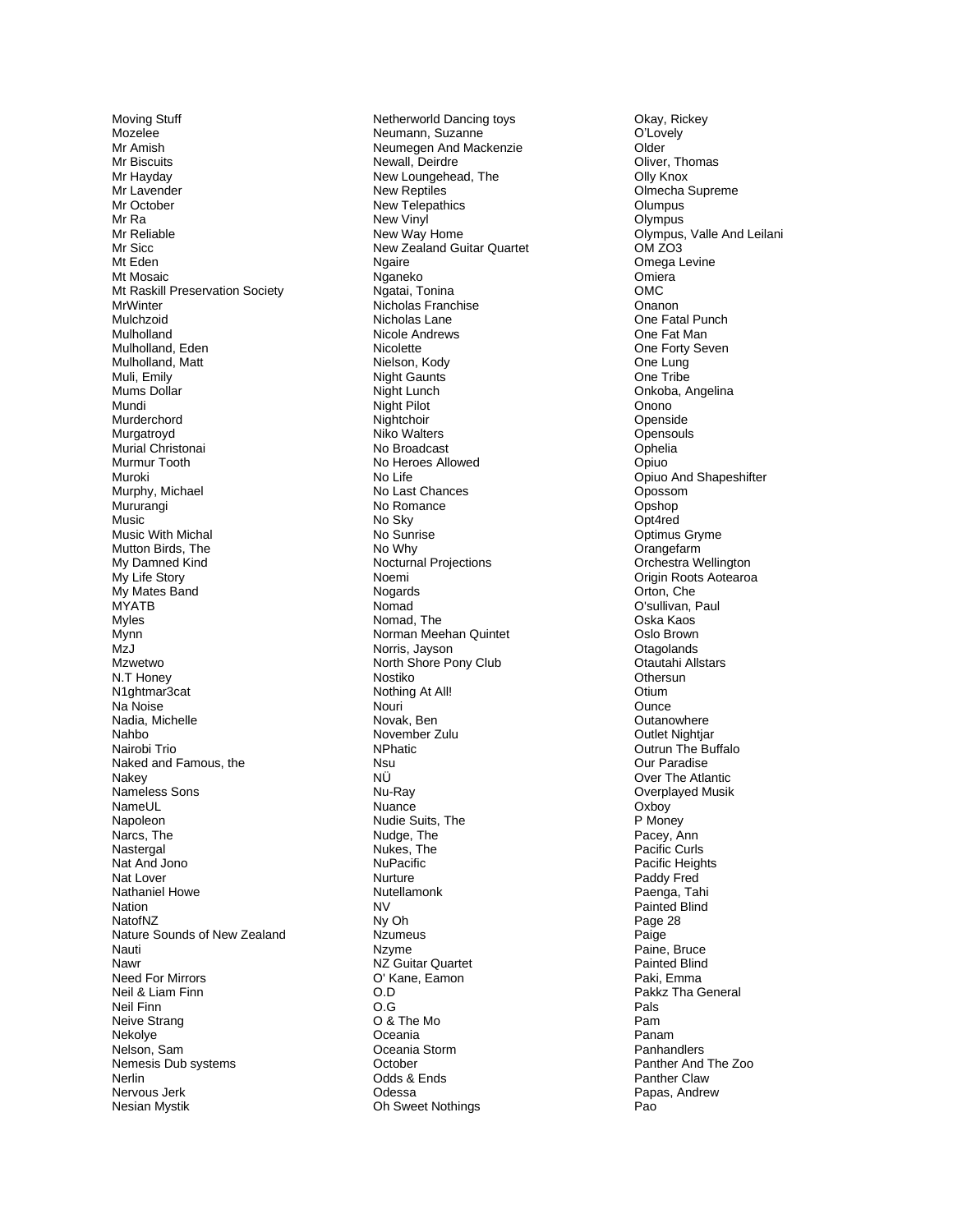Papercity Paper Cranes Pape r Pl ane Paper Plates Paprika Jones Paquin Parabola West Parachute Band Parallel Dance Ensemble Parc Sun Paria h P a riah Park, Helen Park Rd Parkes, Blair Parkes, Phil Parker Project Parlane, Noel Parris, Vernard Parsons, Harry Parsons, Mel Pas de Genre Paselode Pa s s T he Peas Pat e a Maori Club Patel, Levi Patuwai, Wh enu a Paua F ritter s Paul Bosauder Paul, Gerry Paul Gurney & The Desotos Paul Mclaney And The Avalanche Tri o Paul Symons Paul Timings Pavlova & The Jandals Pavlov's Puss Payne, Maya Payol a P-Bass Expressway PCP Eagles Pea c e Ov Mind Pe a c h Milk Peaches [NZ] Pearce, Greg Pearl Pears, Fiona Peking Man P ele Pencarrow Percieve Perfect Hair Forever Perry, Regan P esk Peter Jack P eter Q uin n Peter Scholes Petersen, Ritchie Peters, Gin n y P h antom Em pir e Pha se 5 Phatboiida n Phelp s An d Munro Phil Edwards Band Phillipps, Martin Pho ebe Rings Phodiso Phoenix Foundation Phon e Sex Robots Phonoss

P h rase **Physical** Pickle Darling Pieces O f Molly Pieter T Pig Out Pink & W hite Terr ace s Pinn ' d Pinny, Merv Pipi, Katarain a Pip John Pirongia Mountain Men Pisces Pistol Youth Pix els Pla n 9 Planet Midnight Plastic Groove Platt, Brian Playing Strangers Plea se, Pleas e Plu m Plum Green Pluto Pnc Poeti k Pois o n Skie s Pogo Polar Extreme Polaroids Of Polarbears Poletti, Mark Polo Polyester Pone, Semisi Ponifasio Samoa Pop Art Toasters Pop Mechanix **Popstrangers** Poquito House Band Ponsonby DC's Pou n amu Per for min g Arts Porcelaintoy **Powerlounge** Powley, Alayn a Pren tice, S usanne Prestige, Ben Preston, Jan Pretty Stooked Pretty-Hush Hus h Price, Kylie Priestley, Chris Primacy P rimalban d Princess Academy Princess Chelsea Prinn s Pris cilla P rize giving Project Bloodmoon Prosser, Christopher Prolepsis Protein Lizard Proteins Of Magic Proton Beast Prowse, Chris Prowse, Eva And Chri s Prudence Psatha s , John Psychic Powers Psyko A koustix

Psyrok Psyrok & Lil Sister Jen PT<br>Puffin, Lindon Pull Down The Sun Pumice Punialava ' a Punga Purest Form Purple Pilgrims Purrr P ush P u s h Putty In Her Hands P ylonz Qsoul Quade Dunn Quail State Quarter Acre Lifestyle Q u e Queen Neptune Queen Shirle Quick fall Quinn The Human R.E . S R3ZONA N C 3 R a Charmian Rab ble , T h e Race Banyon Rachel Hope Rachelhope **Rackets** Radar Angels Radio C oma Radio Over Mosc o w R adius Kink R a e z Rae, Ru b y Ragaire Raggadat Cris Rain Rain b o w Ro salin d Rainey, Dean R aiza Biza Rakshana & The Brave Clown R alst on, Brook Randa Rapata R api d , Mat Rapture Ruckus Rare S h ot Blu e Rasela Raseve Rasmuss e n , David **Ratsmagic Ravenhall** Raw Collective Ra y Bi s hop Ray Columbus And The Invaders Ray, Theo Raylee Bradfield Raz e R e:Gr eta bull Reactor Music Ready Sett Real Time Recitals Reckles s Re cloos e R e com mended Dosage Reed w o od Tr ail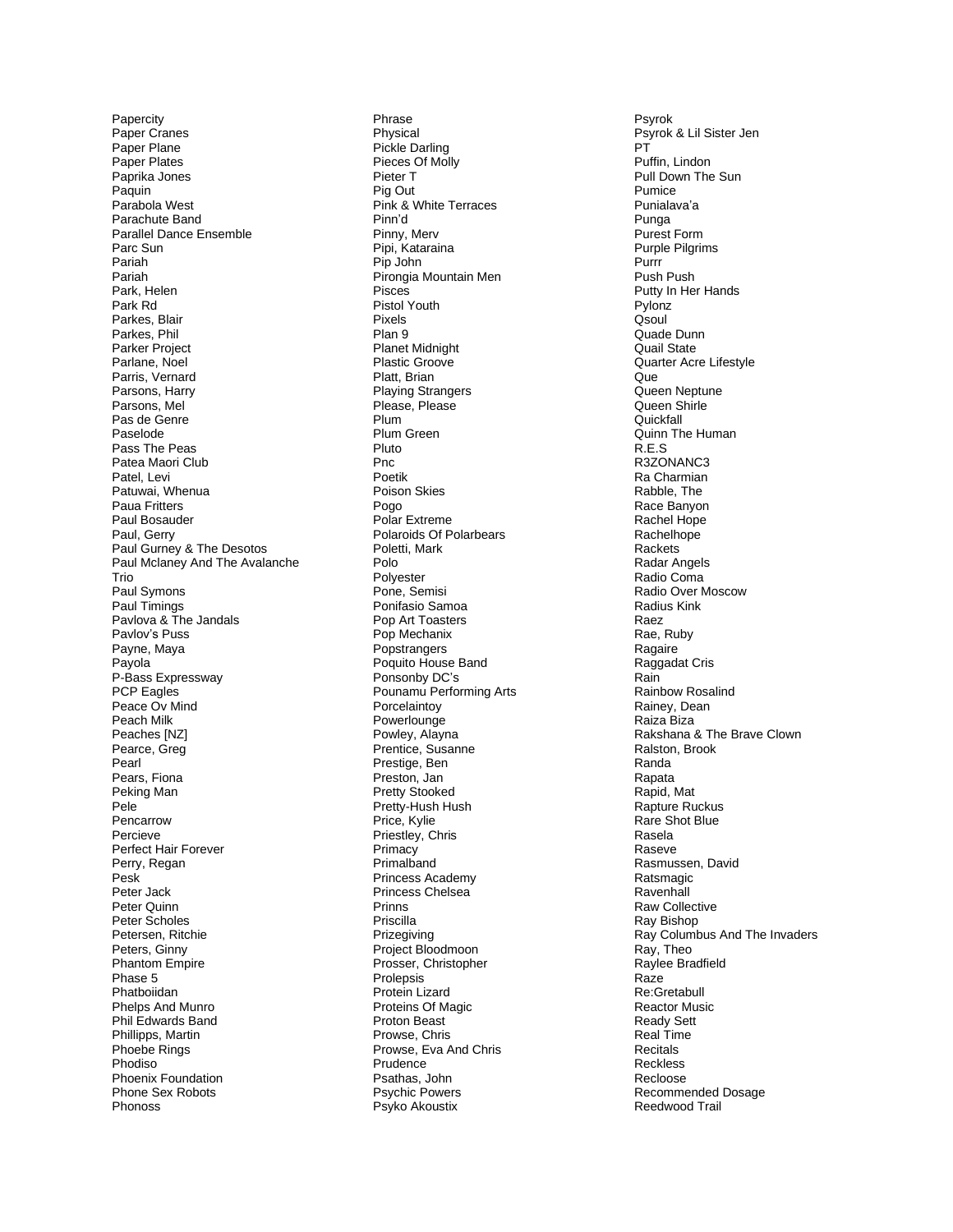Re d E y e Soci ety R ed S e a Buoy s R e dac y Redlin e Reduction Agents Redmore, Jeremy R edwood Reekie, Lionel Rei Reid, Do nal d Reid, Nania R einald a R ela x! Relaxomatic Project, The Re m ote Renata, Tama Renee Maurice Renee-Louise Carafice **Repairs** Repul siv e W oman Researchintospeed Reshm a Resin One Vs DJ Orphan Reuben Bradley Rev olver Reyne, Jordan Re x Atirai **Rhombus** Rhythm Hawks Ric e , Emily Richard Adams Quartet Richa r d Dada Richard Pinny Richards, Derryn Richards, Tim Richards, Tony Rick B ry ant And Th e Jiv e Bomber s Ricketts, Wild Bill Ridin On Chromez Riding, Jules Riggir, Patsy RIIKI Rika, Maisey Rik-Eaze Riri, Regan Risera Risky Rival St ate **Riverboyz** River s Edge Rizki L a b Riz van R o a ch, M ark R oac her , J a y Roadeater Roadhog N Z R obb a Roberts, Christina Roberts, Cindy (Ex25cents) Robin Singer Robin Wilso n Robots In Love R oche, Taylor Rock N Roll Machine Rocket Ship To The Moon Rockwell, Mikey Roc k y Horror R ock y H orror Pi cture Show Rod Collier Rod, Luis

Rodwell, Tom Rogers, Karla Ronvlu s Roo k R ooni e Rory Noble RosaDub Rose, Kelly Ross Mullins And The Snaps Rosy Tin Teacaddy Rotor Plus **Rousseau** R owles, Joh n Rowthorn, Oliver Roy G And The Bivinators Roy, Kelvin Royal F alcon Royal Jackets Roy ala RQ RS B Ruakere, Cindy **Rubicon** R ubi x Ruby James Ruckus Garvey R udd, Phil Rugged Tek niqu e s Rugis, Anna Ruha, Robert Ruia and Ranea Rules Of Addiction Rum ble , Dane Rumour, The Run7 7 Ru nga , Bic R u n g a , Boh Ruptus Jack Rushton, lan Ru s s ell , Irene Rutherford, Andrew R yan E n z e d R y an Fi s herm a n R yan O rchar d S . V.C Saaskia, Mikhail Sabine Wojnar Sabreen Isla m S a c ha Vee Sachi Sahara Skye S ala d Bo y s Salis h a Ta ylor Sally Salmonella Dub Sal on Kingsa dor e Sam B ambery And The Su crose Kid s Same Name Confusion S a mi, Anji Sa m r b Sammy Johnson Samuel F. Scott & The BOP Samu el Morga n Samuela, Troy S am Heselwoo d Sam RB Sam V Sam Wave Sam mie

S a mmy A toa **Samphonix** Sandboards **Sandilands** San s Arc ade Santoxic Sara-Jan e Sarah Aitchison Sacha Te Utupoto Keating Sacha T e W hare Sas ki Satellite S pies Saturations Sauce40 Saunders, Barry Sa u rian S a vag e Sav annah S a v ant Sa vi C a Saliya Saving Grace S avo r nine Sawyer, Brett SB Mart y Scalper Scar e d O f Girls S car p Sch e m e Schofield Strangelove Schradt, Karl-Heinz Sci Fi Starland Scizzorhands Scoones, Russell Scott J Mason Scott MCB Scott, Cherie Scott, Craig Scott, Katie Scott, Samuel Flynn Scrase, Tom S c ratch 2 2 Sc ribe Scrip ture In Song S c u b a Di v a Scruffy. Scumbag College Se a Mous e Se a View s S e a n Clanc y Seas of Conflict Secluded By Right S e c ond C hild Second Theory Secret Kniv e s S e crets O f The Sun See Naylors Se e ami Seismic State S e k h t Selon Recliner Senica Senses Walden Sentient **Sequentia** Seralynne Sesh Setting Fire To Stacey Serv o Serves Set on E n d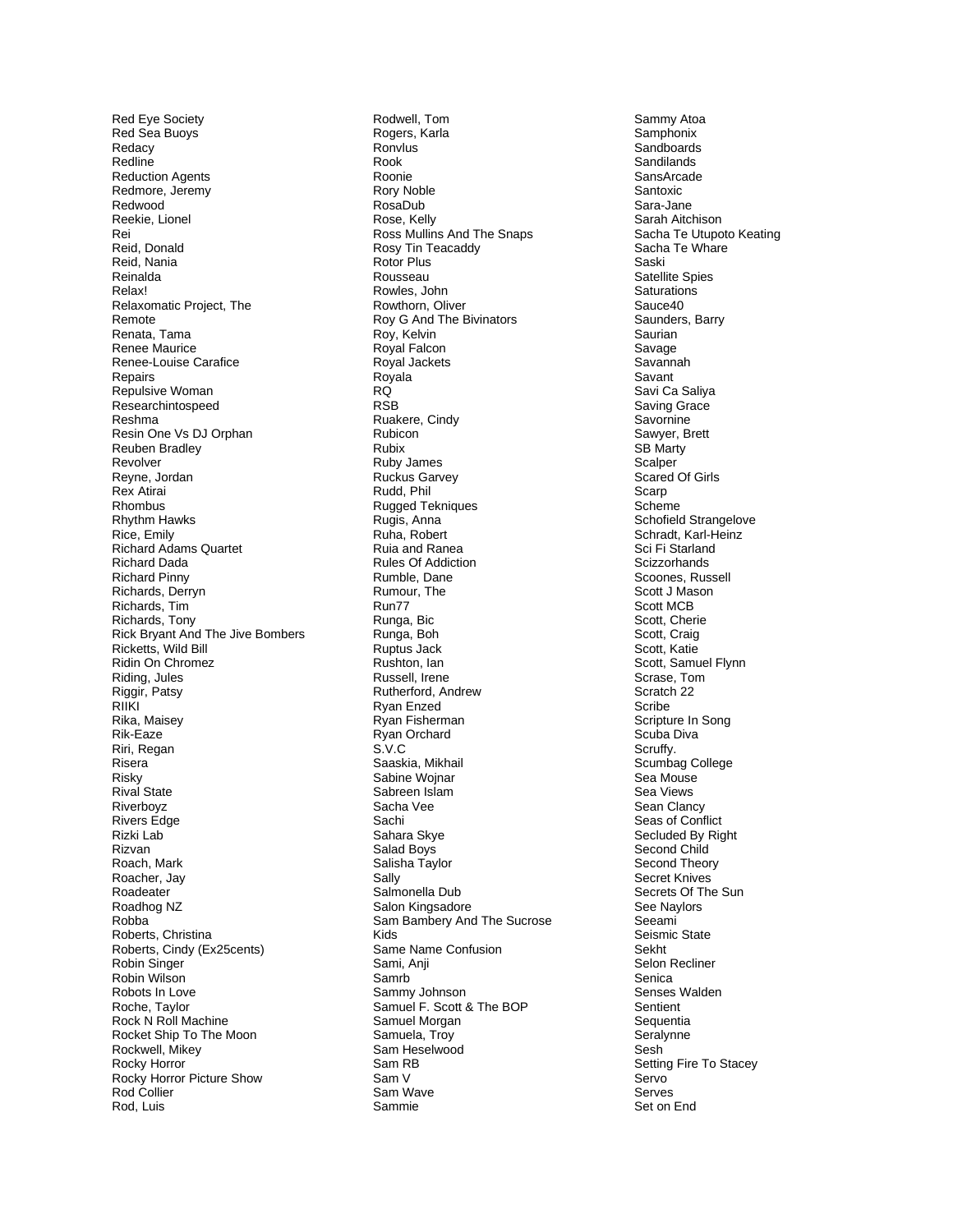Setchell, Martin Set h F righte ning S eva Hifi Seve si, Bill Se x, Li es A n d Video G a mes Shaan Meht a Shades A r cade Shadows On A Flat Land Sha f t Shagufta Zia S h a kes Shak h a n Sha neel Jalal Shanhun, David Shane Shanks, Kurt Shannengeorgiapetersen **Shapeshifter** Shapeshifter & The Upbeats S hark v s Lion **Sharkness** Sharkweek Sharn Sharplin , To m Shaun k Anderson Shavon n e Sh e Lov e s Me Sheehan, Jesse Sheehan, Maree Sheehan, Rhian Sheep Dog & Wolf Sheeq **Shelter** Shepherd, Debbie Shepherds Reign S herp a Sherriff, Steve Shes Ins ane Shes So Rad Shih a d S hir az And LSJ **Shitripper** S hli Sho cking Pinks Shoot The Piano Player S h ooting Star s Shore Collective Short - Chai n Shotgun Alley Show Me Where It Hurts Sh r ugs Shuedet Shunkun Siann e Sianne Dougherty Siavani Sick Cycle Side Kick Nick Sidesister Sidwell,Megan Sietse Signal, Michael Silence The City Silent Torture Silo Drive Silva, Evan Sinate Sin d a h Sinister Sinton, Evan

Sir Paul J ohn Sir T Sir e Sisters Underground Sit Down In Front Situation Vacant Siu, Jacqui Six60 SJ D **Skallander** Ska Pai Skelter Skilaa Skinner , Chris Skinny Hobos Skunky Grooves S kux Sky Canvas **Skymachine SkyMning Skywriters** Sk y Vill age Slack, Mari Sleepers Unio n Sleeping Dogs Sleep y Ki d Sleepy Wolf Slim Slimivich Slim Volum e Slog Slower Motion Slug Cutters Sly Herzog Sly Chao s Smart, Alex Smashproof Smith, Brian S nake Dog Sn a ke Salva dor S n eaks, T h e Soake d Oats So B elow So So Modern Soane Sobriquet Nation SoccerPractise Social Sport Sod a Soda Boyz S ofi a S oft Hai r Soft Plastics S O G Sojourn Sol Mortvvs S ol3 Mi o S ola Rosa Solaa Solace Solar Flu x Sole Survivor Solid Gold Hell **Solidarity** Solj a h Solja k, Katy Solstate Something They Call Myth Sommerset Sonic Altar

Sonic Delusion Sonic S mit h Sons Of Play Sons Of Zion Sophia Margaret Winton Sop hie Gibso n Sophie - M aude So ra S him a **Sorceress** Sorrento Soul Br own Soul Paua Soul Scripturez SoulChe f Soulful 7 Soulsista Aotearoa Sound the Ocean Southern Sa fari Southgate Entertainment Southside Of Bombay S p a S p a c e Ab ove Spaces Sp a cifix Spacious Spa n k Sparkle Kitty Sparse Spartacus R Speed Boat Spicer, Sarah **Spines** Spinpoi Spire, Simo n S pirit S oup Split Enz Splitter Sports Dreams Spr eading The Sicknes s Sproutts S ri R a cha Squeezer St Janera St Pauls Church Symonds Stree t S - Ta M elod y Stacey, Vanessa Stack And Piece Stafford Brothers Stallker Stanzablade Star drunk Starkblau Starke, Steve Stark ers Starlight String Quartet Starr, Israel Starr, Stevie Starrett, Nick Starrgazy State Of Flux State Of Mind Static Era Stead, Jamal Steady Beat R ock ers Steez Malase S tef Ani m al Stefani Ros e Stellar\* Steleno, Ahjay Stenbeck, Emma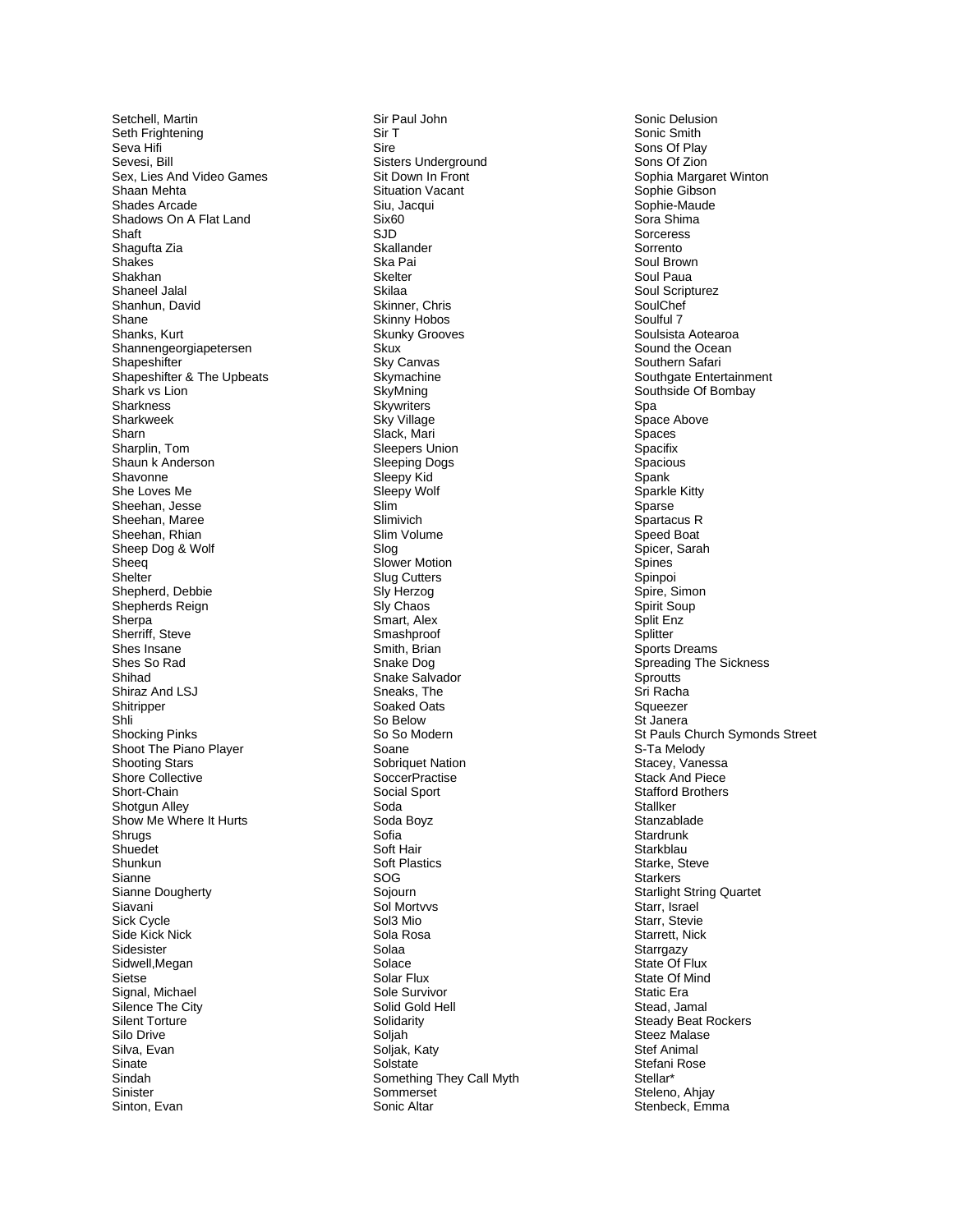Stephen Stephe n McDaid Stephens, Esther S teppin' Out Stereo Bus, The Steriogram S tev e Carlin Steve Courna n e Stev en John Marr Steven, Stefanie S ticky Filth Stilwell, Carolyn Stink **Stitches** S tndrd S tok e s, Jake Stomp Box Stomps, The Stone Babies, The Stone , Sal vi Stonehurst S t ood s Storey, Carol Storey, Dylan Stowers, Max Strahan Straitjacket Fits Strang, Kane Strange Babe s Strange Fruit Strange Harvest Strangely Arousing **Strawpeople** Str ay The ories Street Chant Streets Of Laredo Streettalk Streetwise Scarlet Stretch Strobe Victim Stuart Seagar Stylus Stylus 77 Subliminals, The Substax Suburban Luck Subware S u ckAfi s h SugarCraft Sulata Foai Suliveta Kurene Summer Thieves S umm er, Talita Sun And The Wolf Sundaze Sunken Sea s Sunny H arri s Sun Valley All-Stars Sunshine Suite **Superette** Supergroove Supermodel **Superturtle** SuperVillains R M C S u ren U nka Sur f Frien d s Surge Surly Surrealistic Surrey Boudit

Susan Rose Susans, The Suzanne Suzi T Suzy Cato Suzy ACato and Kath Bee Swam p T hin g S w ampy Sweaty Bettys Sweep Sweet And Irie Sweet Harmony Sweet Mix Kids Sweet Silence S w erve Cit y Swidt S wis s Swizl Jager **Symmetries** Sy zygy Syzygy Creative Music Ensemble T 5 4 T Smile r T a 'al e, J ulie T and D Bigger Band T .G. Shand T0SS3R Taane, Tiki **Tablefox Tadpole** Tahuna Breaks Tainte d Tali Tākaro T ech no Club Tall Dwarfs T a mi Neilso n Tardi s Tarn P K T a rr, Jacky Tashakk o r, Azeen Taste Nasa T asty B row n T ate, Finla y Tattletale Saints Ta xidermy Hall Tayla h Taylor, Bede Taylor, Bryce Tazman Jack Te Hamua Nikora Te Huhu Te Kupu Te Vak a Te Wake, Ram o n Te Wiata , Ini a T e Wiata, Rima **Teacups** Team Cat Food Team On Point Te eth Teek s Teezy Created Tei. Tekau Teknik Tempest Tempist Fu jit Tempo 38 Te Pamu Te -Rit o, Kirsten

Tea m Dy namite Te rrence And The Optimistics Te r rible Sons T erri fied Terris, Craig Terror Of The Deep Tessa Rain Tessa Rain And Age Pry o r Tessarose Tex Pistol Tf f Tha Feelstyle Tha Movemen t The Adults The After The All Seeing Hand Th e Android s s The Ascensi on P rocess The Avondale Spoiders The B abysitters Circ u s The Ben t Fol k The Beths The Black Dahlias The Blistered Fingers The Blue Temple Lions T he Brendon Ham B and The Broken The Cattlest ops The Cavemen T h e Close Reader s The Collaboration Project Band T h e Conr ays The Conjurors The Crash Nar rative The Crow n 3stylaz The Desot o s The Diamond Dead The Diamond Ri ngs The Do q umen t The Dou btful S ounds T h e Dub Connection T he Duet The East ern Th e Ea s y Hearts T h e Ech o Ohs The Electric Era The Erc The Eskimo Squa d Th e Etern al Sea The Everson s Th e Everyti mes The Fanatic s The Fatalitie s Th e Favoured Few Th e Feds The Flight of the Conchords The Fo reshado w s The F r ank Burkitt Ban d The Freq Collect . T he Funk y Monkeys The Futures Bright The G a vin Burg ess B and The Gemini Effect The Gentle Men The Get away s The Gold e n Awesome The Good Fun The Happy Plaster The Harmonic Resonators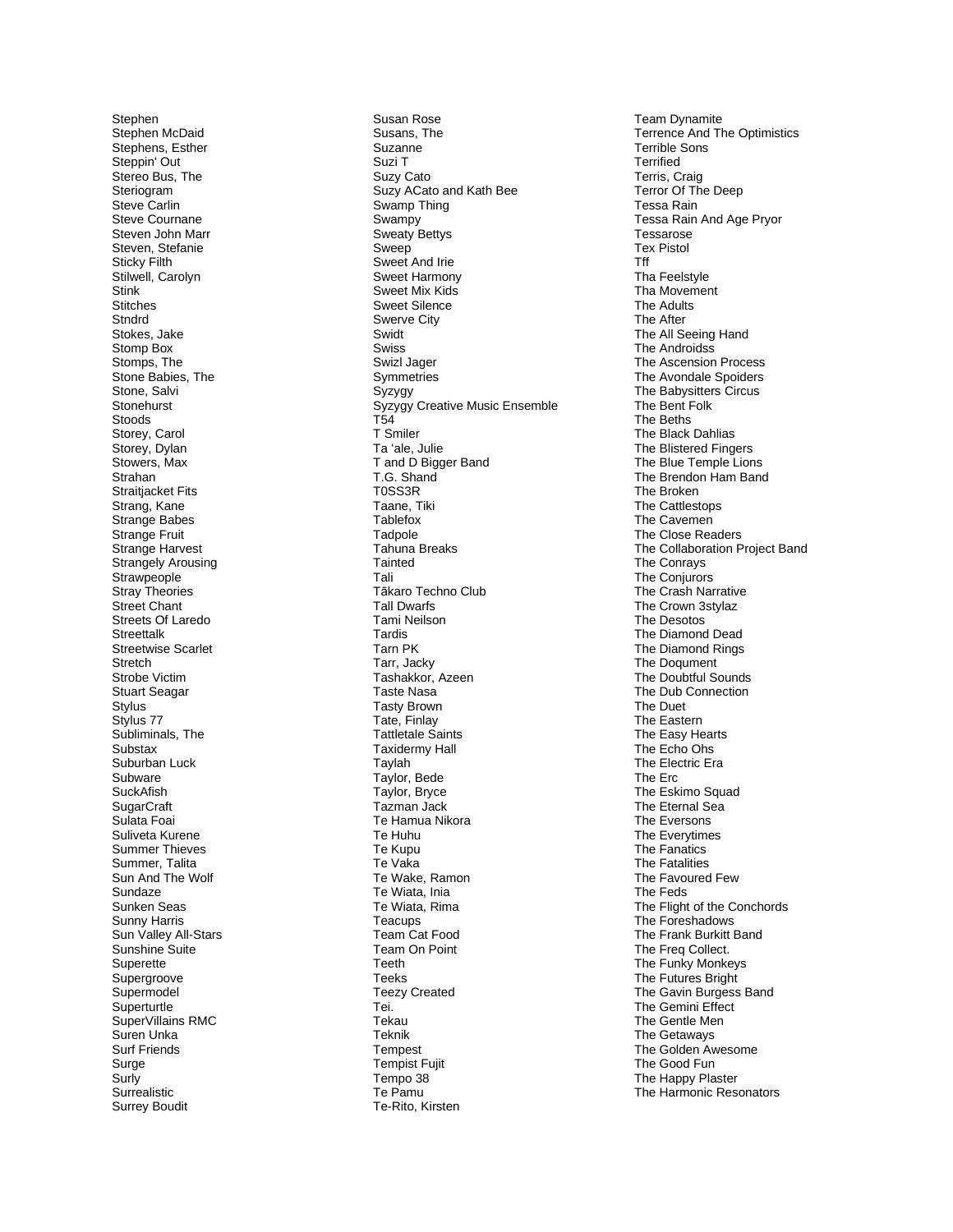The Heavy Metal Ninja s The Holl o w Grinders Th e Hopkin sville G oblins T h e Howle r s The Hulamen The Hype Men The Impossible Fifth The Imposters T he Jacks The Jason McIver Collective The Jury & The Saint s The Karr ados The Keeper Project The Kendals The Knews The Kumpnee The Karuthers Brothers The Late Starters The Leers The Libres The Lit e Works T he L ove H ater s The Love Puppets T he L ow L o w The Mac ho Ache T h e Mactones T h e Ma ke Believ e The Maproom The May Project The Ma ybe Pile T h e Mean s The Mechanis m The Melancholies Th e Mentalist Collective The Miltones The Moot s The Motions The Mots The N a e nae E xpress The National Loop The Nature Of Forces The New Bride s The New Existentialists The Ne w Fre edom The New Things The Nighthaw k E xperienc e T h e Nightshade s The No Problemos The Messengers The Oneill Twins T he Or acl e Experience The Paradi se Stone The Peasants The Pleasur e The Plea sures of Jun e The P roduc t The Prophet Hens The Protection The Puddl e The Pyramid S chem e The Ram blings The Recently Deceived The R e s p onse The Reveals The River Jesters The Rocky Bay Midnights Th e Rot h man s The Roulettes The Rubics

The Ru by Sun s Th e Ruling Elite The Rvmes The Sagittaria n The S ami Sisters The Sations Th e Septe m bers Th e Settlers The Sh ade The Shadow Blasters The S haked o w n Th e Shambles T h e Shiftin g San d s Th e Shot Ban d Th e Solomon Cole Ba n d The Something Quartet The So u'We sters The Sout hern Collectiv e The Sparr o w Thieves T h e Spectre Collecti v e The Spelling Mistakes The S pinste r s The Strowlini Orchestra The Tan s Th e Terror h awks The Tho mas Oliver B and The Trendees The Trons T he Tues d a y s The Two Nine Th e Un b o und The Unclear The Unfaithful Ways The Unknonz Band The Vaughn Roberts Big Band The Vazey Collective Th e Viet nam War The Vorticist The Vortz The Wellington Shake-Em On D o wners Th e Wi cks The William B rown Ban d The Winebox Inquiry T h e Wireles s T he Wyl d T h e Woolsh ed Se ssions The Zoup Thee Rum Coves **TheFolkTodayProject** Theia Theo Theo Hnat Theolo nius Kelly Thes e A uto matic Ch anges These Four W all s Th eWesternGuide Thin k Third3 y e Thi s Kind O f P u nsihment This Li ttle Badge This Night Cre eps T his Pale Fir e This Silent Divid e This Theory Of Static Tho mas Br others Th o mas, Gar eth T homas Coffey A nd The G rinder s Tho mas , Ja cki e Thompson, Chri s

Thompson , Ch ris A nd Lynne T h o mpson , Ka tie Thompson, Luke Thomson , L auren **Thomston** Thorn Thorn Mark eting (DL ) Thorne, Edwina Thorne & Newport Thought Creature Threat.Meet.Protocol Thr ee Hou ses Down T hree Isl and s Three Legged H orse **Thumper Thunderwulf** Th wai tes , Anneka Ticke t Tihema , Riwar u Tikao, A riana Tim Finn Ti m Finn / Bic Rung a / Dave Dob b y n Tim Hassall Time Liners Ti m e s X Two Timin gs, Paul Timo Morisa / A Very Kiwi Christmas Timot h y Black man Ti n Kudo s Tin p ot Gur u Ti ny Piece s Of Eig h t Tin y Rui n s Tiny R uin s & H ami sh Kil g our **Tipene** Tipene, Benny Ti p oki, D a vid **Titanium** TJ Taotu a Tk Paradza To bias To b y Su s sex Tocker, Mahina rangi Tohu Toh u T o ku Tohung a Tokyo Keys Tom Ludvigson & Trevor Reekie Tom Rodwell & Storehouse Tom Young Tommy Ill To m m y Ne e Tomorrow Peo ple Tongue And Groove Tono/Tono And The Finance Company Tonnon, Anthonie Ton y Li ttl e Jo h n Band T oo L ate Toomey, Peter T ooms Tooth Sh y Tope Rakau Topp Twins Toy Destructio n Total Magent a **Tourettes** Tourist T owe r NZ Youth Ch oir T oyot a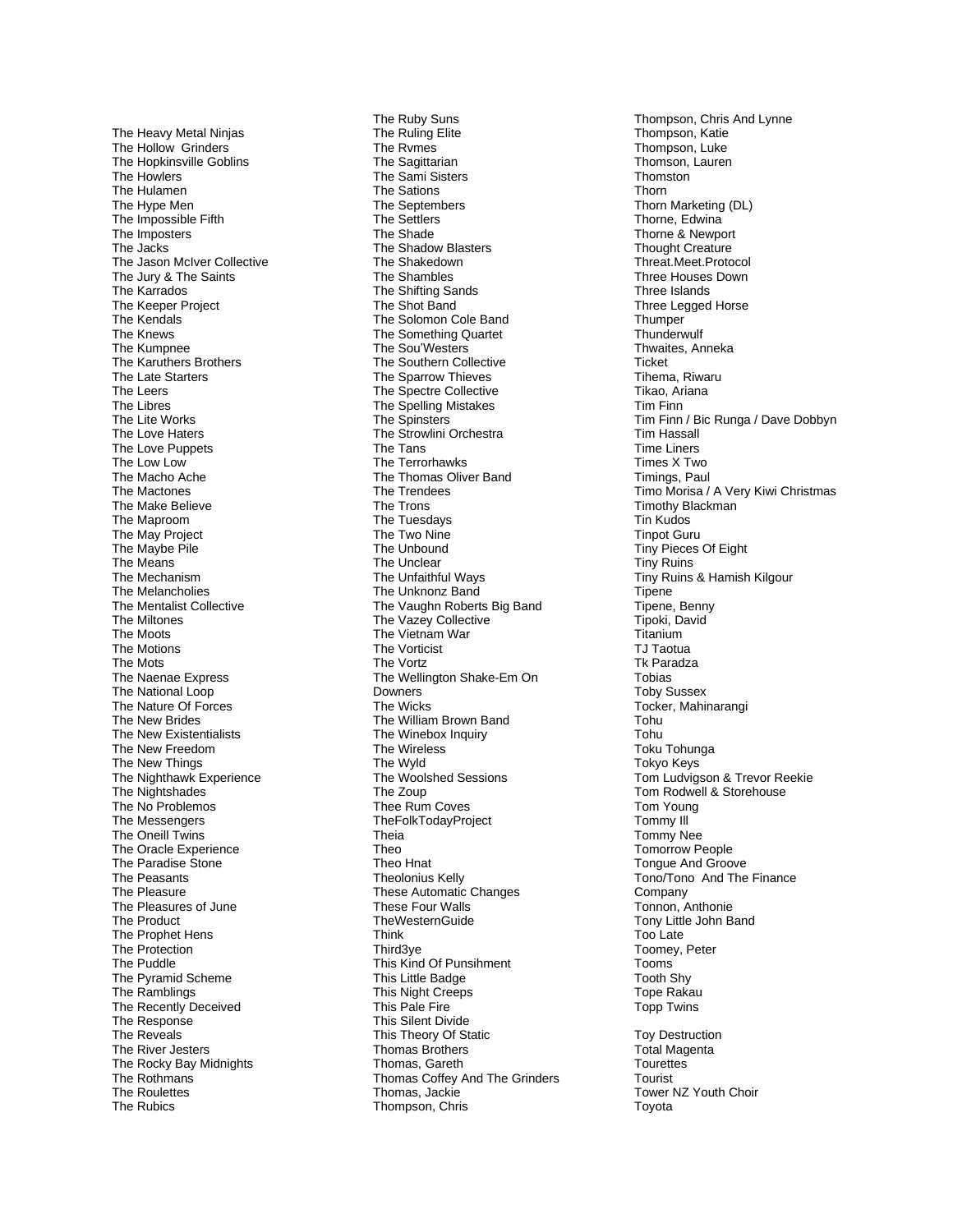**Traaps** Tracer Transistor **Transit Of Venus Travis T Ford** Tree Tree Tree 123 Trei **Trick Mammoth** Tricklebank, Eric **Tricks & Sleeves** Trigger X Trillion **Trinity Roots** Trip Change Trip Pony Trip To The Moon Triumphs Trojan Virus Troubador True Lovers **Truebliss Trust Punks** Truth Tsorf Tuck, Jocee Tui Mamaki Tunes Of I Turbostill **Turkey The Band** Turner, Julia Turner, Nakita Tutts, The Tuwairua, Marcus Tweeks, The **Twig Pigeon** Twin Cities Twitch, The Two Armed Men Two Cartoons Two Wolves Ty Tyaan Tyna Tyna & JB Tyree Tyson Music Tyson Tyler Uber Driver Ultra-Slim Unbreakable Foundation Unchained XL **Uncle Monkey** Uncouth **Under Bare Poles** Underworld Unearthed Unidub **United Trues** Unitone Hi-Fi Unity Pacific Unknown Mortal Orchestra **Upbeats** Upper Hutt Posse Urban Urban Disturbance Urbantramper Urlich, Margaret Usmani Usoalii, Lole

**Usual Suspects** V Motion Project Vade Vahid Vai, Rosita Valedictions Valen Valentes (Gypsy Pickers), The Valentina Muga Ellacuria Valle **Valley Goats** Valleyside Boys Vallkyrie Valiant Hum Valriz Valves Van Staden and Bohm Vanilau, Mark Vanessa Worm Varment **Vacili** Vauxhall Vautier Vavne Vdubb Veekay Vegas, Rob Veils, The **Velvet Arrow** Venetic Venus In Spirals Verlaines, The Verlinden, Sam Vera Ellen Verse Two Very Tall Stories Vessel **VGB** Vhiisiion Vibrasics Viices Victor J Sefo Vikae Villains Villainy Villette Vine, Ezra Vinsen, Rochelle Vintage Blue Vinty Violet French Violet Highway Voe  $V$ olte Von Voin Strum Voodoo Bloo Voom  $V \cap r \cap$ Vox Dawn  $VMO$ Waaka, Ed Waaka, Edward Waazzoo and the Vibes Wada, Miho Waetford, Kawiti Wai Waiora Waipara, Tama Waitoa, Sheree Waitomo

Wakakura Walker, Stan Walker, Tim **Walks** Wallowitch Walters, Jacquie Wardrop, Graham Warratahs, The Wastney, Bryce Water Watercolours Waterfalls Watson, Darren **Wzx Chattels** Wavne Terapii Wayvee WBC, The We Stole The Sun We Will Ride Fast Webber, Jordi Wedunit **Weetbix Boys** Weir, Barnaby Weir. Dave Weird Together Weka Weller, Antony Wellington City Elim **Wellington Heads** Wellington International Ukulele Orchestra Wellington Sea Shanty Society Wells<sup>\*</sup> Werry, Tim West Coast Bullies Westenra, Hayley Western Dip Wet Bandits Wet Specimen Weta Whaea Styles Whaia & The Mahician Wharekura, Leon Whauwhau, Adam When The Cats Away When The Cats Been Spayed Where<sub>2</sub> Whim **Whisper Dish** White Chapel Jak White, Hannah White On White White, John **White Saucer** Wigmore, Gin Wilberforces Wild Geese Wildflower Wilde, Jesse Wiley, Bailey Wilkins, Allan Willers, Monty William, Chris Williams, Carlee Williams, Chas Williams, J Williams, Jacqui Williams, Lavina Williams, Mark Williams, Marlon